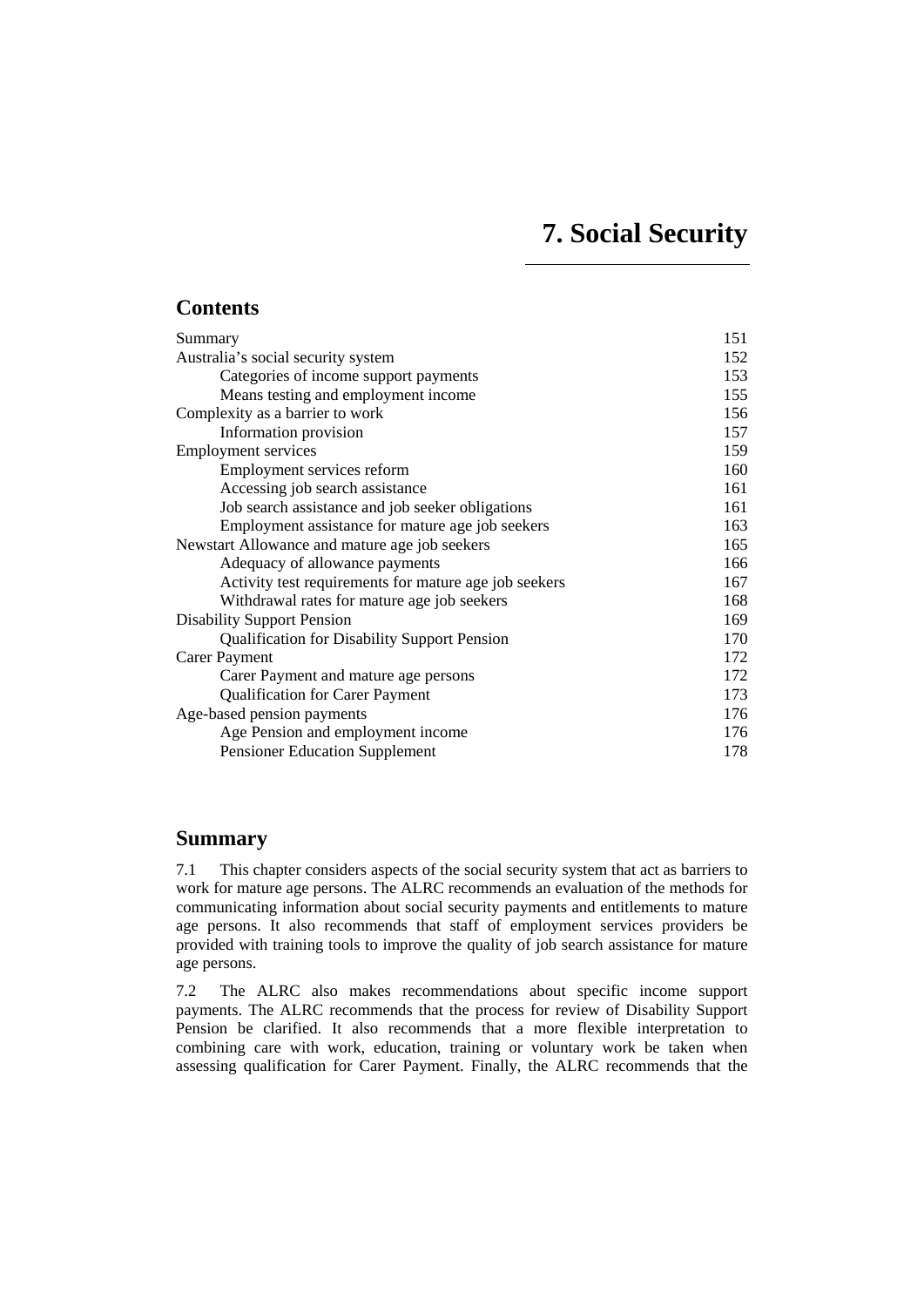<span id="page-1-0"></span>Work Bonus amount for the Age Pension and Veterans' Age Service Pension be indexed.

# **Australia's social security system**

7.3 The primary purpose of Australia's social security, or transfer, system is to provide individuals with a 'minimum adequate standard of living'.<sup>[1](#page-1-1)</sup> The main Australian Government transfers are income support payments and payments to individuals and families. These include age and other pensions, Newstart Allowance and other allowance payments, Family Tax Benefit and supplementary payments.<sup>[2](#page-1-2)</sup> Income support payments are made to people identified as being unable to support themselves through work or savings. A person's need for support is measured by means testing of income and assets.

7.4 Concession cards provide additional assistance to persons receiving income support, as well as to those with low incomes and seniors who meet a separate income test. These cards provide access to a range of discounts or subsidies on Commonwealth, state, territory and local government fees and charges.<sup>[3](#page-1-3)</sup>

7.5 The legislative basis of the social security system is the *Social Security Act 1991* (Cth) (the *Social Security Act*) and the *Social Security (Administration) Act 1999* (Cth). The legislative basis for family payments is *A New Tax System (Family Assistance Act) 1999* (Cth) and *A New Tax System (Family Assistance Act) (Administration) Act 1999* (Cth). The *Guide to Social Security Law* and the *Family Assistance Guide*, produced by the Department of Families, Housing, Community Services and Indigenous Affairs (FaHCSIA), provide guidance to decision makers in implementing this legislation.[4](#page-1-4)

7.6 Social security law is administered by the Department of Human Services (DHS) through Centrelink. Policy responsibility is spread between the Department of Education, Employment and Workplace Relations (DEEWR), FaHCSIA and the Department of Industry, Innovation, Science, Research and Tertiary Education (DIISRTE).

7.7 The social security system has been the subject of two recent major reviews. In 2010, the Tax Review considered social security in the wider context of a review of the

<sup>1</sup> The Treasury, *Australia's Future Tax System: Final Report* (2010), 485.

<span id="page-1-2"></span><span id="page-1-1"></span><sup>2</sup> The Treasury, *Australia's Future Tax System: Architecture of Australia's Tax and Transfer System* (2008), xiii. See also T Carney, *Social Security Law and Policy* (2006).

<span id="page-1-3"></span><sup>3</sup> The Treasury, *Australia's Future Tax System: Final Report* (2010), 621. Concession cards and their effect on mature age workforce participation are addressed in the Discussion Paper: Australian Law Reform Commission, *Grey Areas—Age Barriers to Work in Commonwealth Laws*, Discussion Paper 78 (2012), 137–140.

<span id="page-1-4"></span><sup>4</sup> The Guides are updated monthly to reflect changes in government policy and legislative interpretation and are publicly available online: FaHCSIA, *Guide to Social Security Law* (2013) <www.fahcsia.gov.au/guides\_acts> at 21 March 2013; FaHCSIA, *Family Assistance Guide* (2013) <www.fahcsia.gov.au/guides\_acts/> at 21 March 2013. Although not binding in law, they are a relevant consideration for the decision maker and, as such, part of the 'legal frameworks' being considered in this Inquiry: *Stevens and Secretary, Department of Family and Community Services* [2004] AATA 1137. Policy will usually be followed unless there are cogent reasons in a particular case for not doing so: *Re Drake and Minister for Immigration and Ethnic Affairs (No 2)* (1979) 2 ALD 634, 639–645.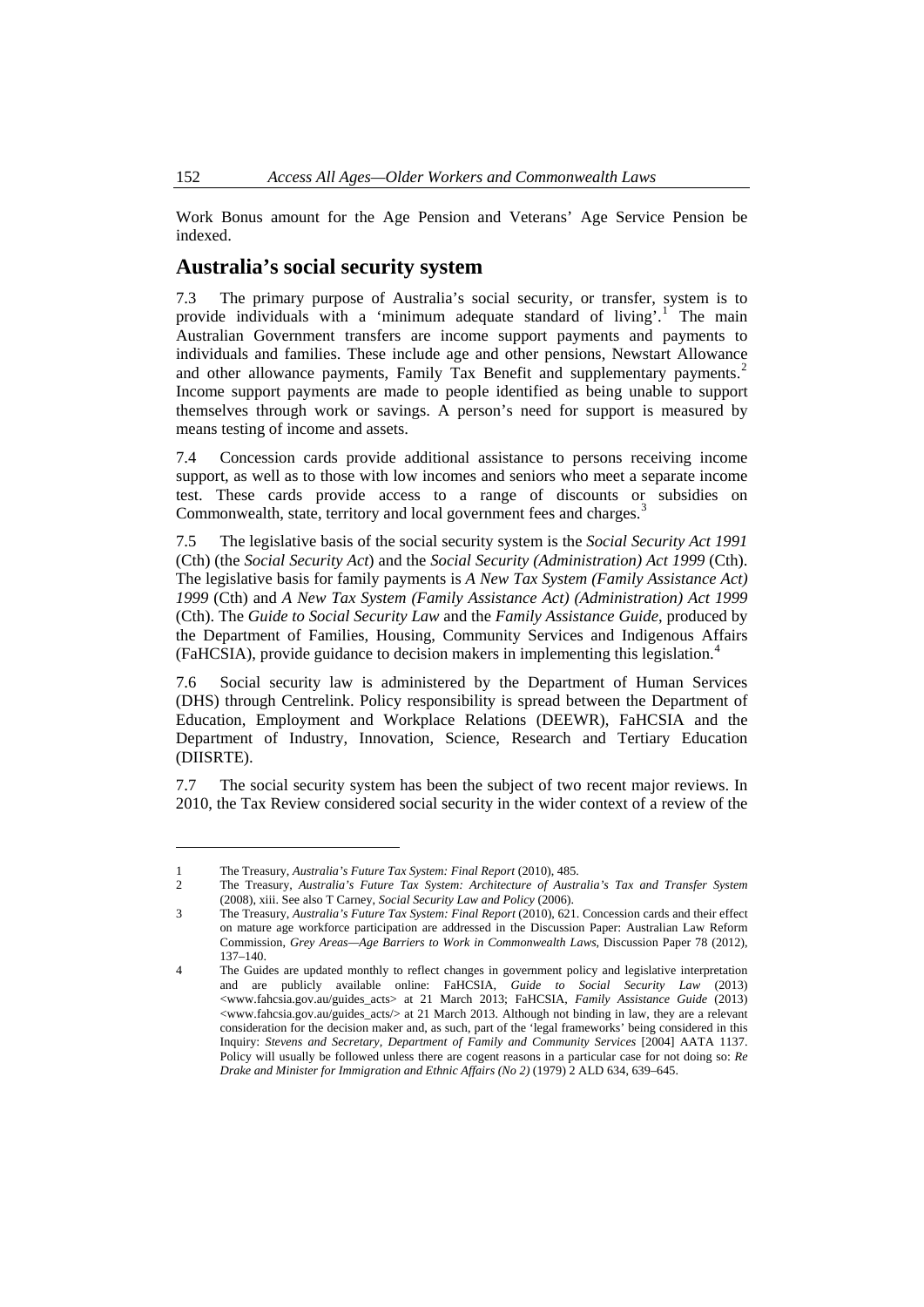<span id="page-2-0"></span>tax and transfer system.<sup>5</sup> In 2009, the Pension Review considered pension payments for seniors, carers and people with disability.<sup>6</sup> In addition, in 2012, the Senate Education, Employment and Workplace Relations References Committee conducted an inquiry into the 'adequacy and appropriateness of the allowance payment system for job seekers and others, the appropriateness of the allowance payment system as a support into work and the impact of the changing nature of the labour market' (the Allowance Payment Inquiry).

7.8 This section outlines some of the major elements of the design of income support payments, focusing on how these may affect a person's participation in the workforce. Reform to income support payments may have some impact on reducing barriers to work for mature age job seekers. However, the ALRC recognises that these barriers are multi-faceted, and unlikely to be resolved by law reform alone. For example, stakeholders have argued that the lack of willingness of employers to hire mature age persons contributes significantly to joblessness for persons in this age group. [8](#page-2-1)

7.9 Mature age persons may also have multiple barriers to employment, in addition to age. For example, the National Welfare Rights Network (NWRN) noted that 'Indigenous job seekers may have to address issues of not just age discrimination, but also discrimination on the basis of race'.<sup>[9](#page-2-2)</sup> The Older Women's Network NSW Inc (OWN) and the Premier's Council for Women South Australia noted that there may be gendered differences in the barriers to work faced by mature age job seekers.<sup>[10](#page-2-3)</sup> Commenting generally, Professor Peter Whiteford has cautioned against seeing social security reform as a standalone remedy for the difficulties faced by many job seekers:

the problems of the most disadvantaged and long-term jobless appear to include very low levels of educational attainment … lack of access to reliable transport … and complex personal problems including poor health and disabilities … While it is possible that poorly designed tax and transfer systems might exacerbate these problems, it is difficult to see that transfer reform can resolve them.[11](#page-2-4)

## **Categories of income support payments**

7.10 Income support payments are aimed primarily at providing a minimum adequate standard of living. However, the different qualification requirements and payment rates

<sup>5</sup> The Treasury, *Australia's Future Tax System: Final Report* (2010).

<sup>6</sup> FaHCSIA, *Pension Review Report* (2009).

<sup>7</sup> Senate Education, Employment and Workplace Relations References Committee—Parliament of Australia, *The Adequacy of the Allowance Payment System for Jobseekers and Others, the Appropriateness of the Allowance Payment System as a Support into Work and the Impact of the Changing Nature of the Labour Market* (2012).

<span id="page-2-1"></span><sup>8</sup> COTA, *Submission 51*; JobWatch, *Submission 25*.

<sup>9</sup> National Welfare Rights Network, *Submission 50*.

<span id="page-2-3"></span><span id="page-2-2"></span><sup>10</sup> Older Women's Network NSW Inc, *Submission 26*; The Premier's Council for Women South Australia, *Submission 13*.

<span id="page-2-4"></span><sup>11</sup> P Whiteford, 'Transfer Issues and Directions for Reform: Australian Transfer Policy in Comparative Perspective' in *Melbourne Institute—Australia's Future Tax and Transfer Policy Conference Proceedings of a Conference* (2010) 20, 59.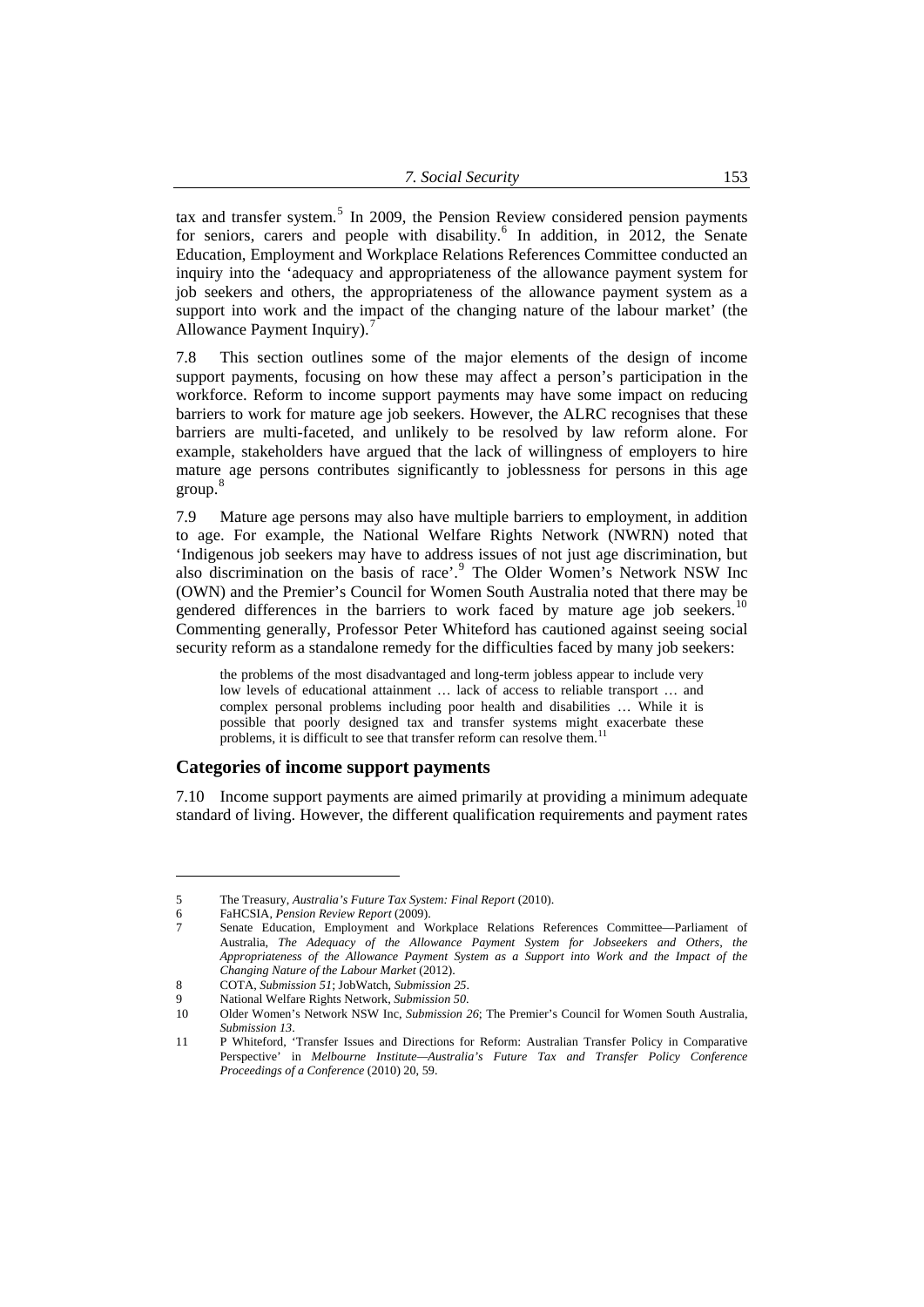attached to various payments also reflect judgments about recipients' expected relationship to the labour force.

7.11 The primary income support payments are categorised into two groups pensions and allowances. Pensions have historically been provided on the basis that recipients were not expected to undertake paid work. These include: Age Pension, Carer Payment, Parenting Payment,<sup>[12](#page-3-0)</sup> and Disability Support Pension. Pension recipients generally are not required to seek paid work as a condition of payment. They are paid at a higher rate than allowances to reflect the expectation that the pension will be a person's sole source of income for an extended period.<sup>1</sup>

7.12 Allowances for job seekers, including the main working age payment, Newstart Allowance, are paid on the basis that recipients are willing and able to work, and not expected to need income support for an extended period.<sup>[14](#page-3-2)</sup>

7.13 Allowances for job seekers have 'activity test' or 'participation' requirements, obliging the recipient to seek work or participate in some other labour force preparation activity as a condition of payment.<sup>[15](#page-3-3)</sup> Allowances are also paid at a lower rate than pensions to act as an incentive to obtain paid employment.<sup>[16](#page-3-4)</sup>

7.14 The distinction between pensions and allowances has become less pronounced in recent years. For example, the shift towards a 'social' rather than a 'medical' model of disability has seen more emphasis on the capacity of people with disability to work.<sup>[17](#page-3-5)</sup> In 2009, the Pension Review also found that pensions paid to those below Age Pension age should actively support people to participate in employment.<sup>[18](#page-3-6)</sup> In addition, while allowance payments were historically designed as short term payments, a large proportion of Newstart Allowance recipients spend long periods of time on the payment.<sup>[19](#page-3-7)</sup>

<span id="page-3-0"></span><sup>12</sup> While there may be some mature age recipients of Parenting Payment, the ALRC has not identified and examined workplace barriers that may affect parents as a group in this Inquiry.

<span id="page-3-1"></span><sup>13</sup> The Treasury, *Australia's Future Tax System: Final Report* (2010), 496.

<span id="page-3-2"></span><sup>14</sup> The Treasury, *Australia's Future Tax System: Consultation Paper* (2008), 92. Allowance payments, including Austudy and ABSTUDY, are also made to students, again on the basis that the period of time on income support will be limited.

<span id="page-3-3"></span><sup>15</sup> Payments that have an activity test or participation requirements include Newstart Allowance, Youth Allowance, Special Benefit and Parenting Payment: *Social Security Act 1991* (Cth) ss 500A, 541, 601, 729; FaHCSIA, *Guide to Social Security Law* (2013) <www.fahcsia.gov.au/guides\_acts> at 21 March 2013, [1.1. A.40].

<span id="page-3-5"></span><span id="page-3-4"></span><sup>16</sup> The Treasury, *Australia's Future Tax System: Final Report* (2010), 493, 496.

<sup>17</sup> A medical model of disability sees disability as caused by a person's impairment. By contrast, a social model considers disability as the effect of the interaction between a person with a particular impairment and their social and physical environment: Productivity Commission, *Disability Care and Support* (2011),  $271$ 

<span id="page-3-7"></span><span id="page-3-6"></span><sup>18</sup> FaHCSIA, *Pension Review Report* (2009), xxi.

<sup>19</sup> At June 2012, approximately 62% of Newstart Allowance recipients had been in continuous receipt of the payment for one year or more. 46% had been in continuous receipt of payment for two years or more: DEEWR, FaHCSIA, DHS, DIISRTE, *Submission to the Senate Inquiry on the Adequacy of the Allowance Payment System for Job Seekers and Others* (2012), 63.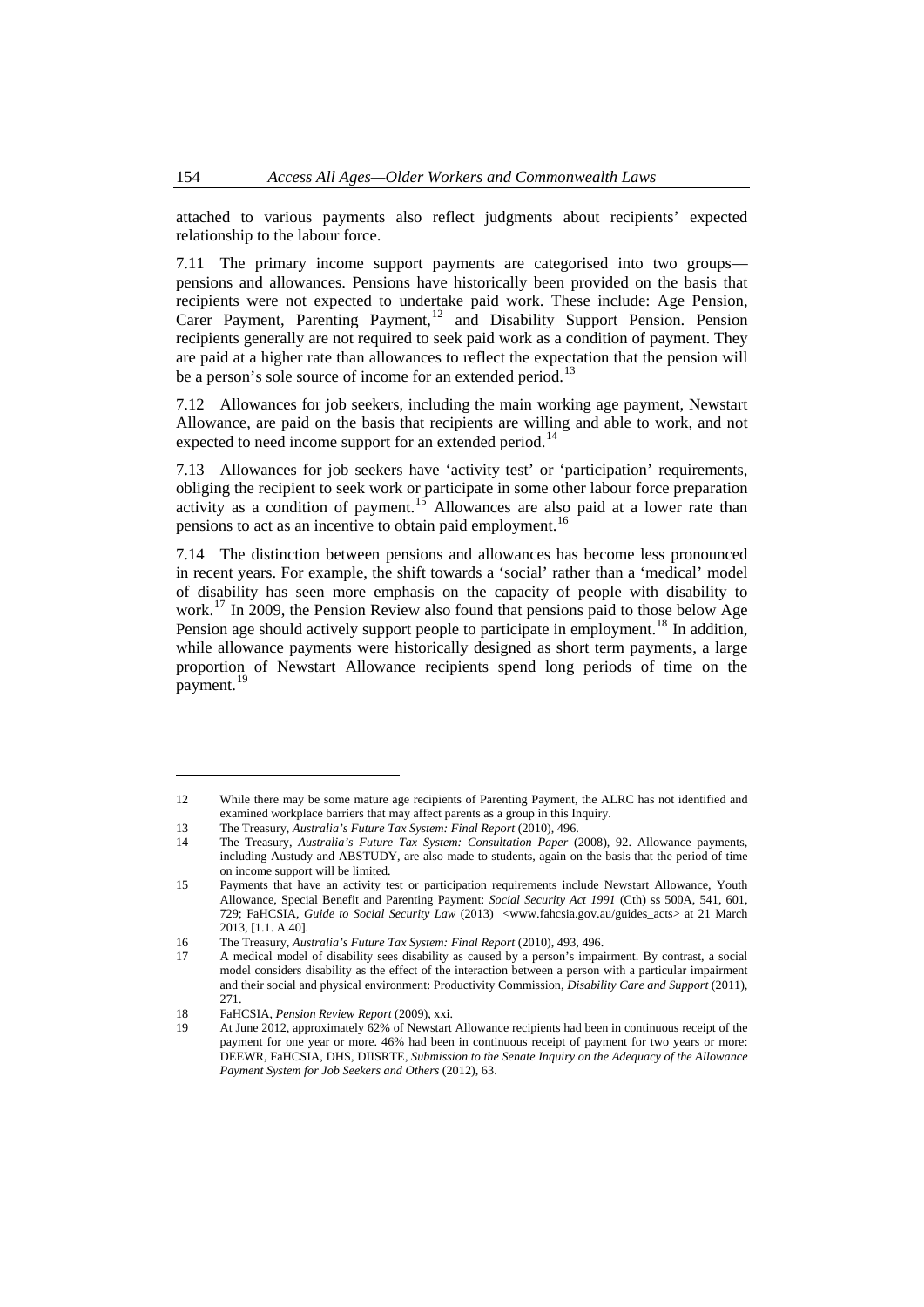## <span id="page-4-0"></span>**Means testing and employment income**

7.15 The means test for an income support payment has two parts: an income test and an assets test. Payment is calculated by applying the test that results in the least amount of payment.<sup>[20](#page-4-1)</sup>

7.16 The income test and the assets test have two structural elements: a 'free area', and a 'withdrawal rate' or 'taper'. The free area allows a person to have a threshold level of income or assets before eligibility for the full rate of payment is affected. The withdrawal rate subsequently gradually reduces the rate at which a payment is made as income and/or assets increase. In other words, payment 'tapers out' as a person's private means increase.<sup>[21](#page-4-2)</sup>

7.17 The income test allows a person to earn some employment income while still receiving an income support payment. The settings of the income test differ between types of payments, reflecting the different grounds upon which payments are made. For example, because pension recipients are not expected to support themselves through paid work, pension payments generally taper out more slowly than allowance payments. This allows a pension recipient to combine income support and employment income for longer.<sup>[22](#page-4-3)</sup>

7.18 In addition to the income test, other aspects of income support payment design help to smooth the transition between income support and work, or to allow persons with fluctuating earnings to combine work and income support.

7.19 'Working Credit' aims to encourage people of workforce age who receive income support payments to take up full-time, part-time, or casual work.<sup>[23](#page-4-4)</sup> When a person's total income (including employment income) is less than \$48 per fortnight, working credits are automatically accrued, up to a maximum of  $1,000$ .<sup>[24](#page-4-5)</sup> Accrued working credits are then used to offset employment income, effectively increasing the income free area for a payment.<sup>[25](#page-4-6)</sup>

<span id="page-4-1"></span><sup>20</sup> FaHCSIA, *Guide to Social Security Law* (2013) <www.fahcsia.gov.au/guides\_acts> at 21 March 2013, [4].

<span id="page-4-2"></span><sup>21</sup> FaHCSIA, *Pension Review Report* (2009), 122.

<span id="page-4-3"></span><sup>22</sup> DEEWR, FaHCSIA, DHS, DIISRTE, *Submission to the Senate Inquiry on the Adequacy of the Allowance Payment System for Job Seekers and Others* (2012), 27.

<span id="page-4-4"></span><sup>23</sup> *Social Security Act 1991* (Cth) s 1073D; FaHCSIA, *Guide to Social Security Law* (2013) <www.fahcsia. gov.au/guides\_acts> at 21 March 2013, [3.1.11.10].

<span id="page-4-5"></span><sup>24</sup> Eligible recipients of Youth Allowance can accrue up to 3,500 working credits: *Social Security Act 1991* (Cth) ss 1073F, 1073H; FaHCSIA, *Guide to Social Security Law* (2013) <www.fahcsia.gov.au/ guides\_acts> at 21 March 2013, [3.1.11.20]. The Allowance Payment Inquiry recommended that the Working Credit limit be increased from 1,000 to the equivalent of three months work at the minimum wage: Senate Education, Employment and Workplace Relations References Committee—Parliament of Australia, *The Adequacy of the Allowance Payment System for Jobseekers and Others, the Appropriateness of the Allowance Payment System as a Support into Work and the Impact of the Changing Nature of the Labour Market* (2012), vii.

<span id="page-4-6"></span><sup>25</sup> *Social Security Act 1991* (Cth) ss 1073F, 1073H; FaHCSIA, *Guide to Social Security Law* (2013) <www.fahcsia.gov.au/guides\_acts> at 21 March 2013, [3.11.30]. In addition, in some circumstances where a person would otherwise no longer be qualified to receive income support, a person may remain qualified for the payment while they reduce their Working Credit balance: *Social Security Act 1991* (Cth)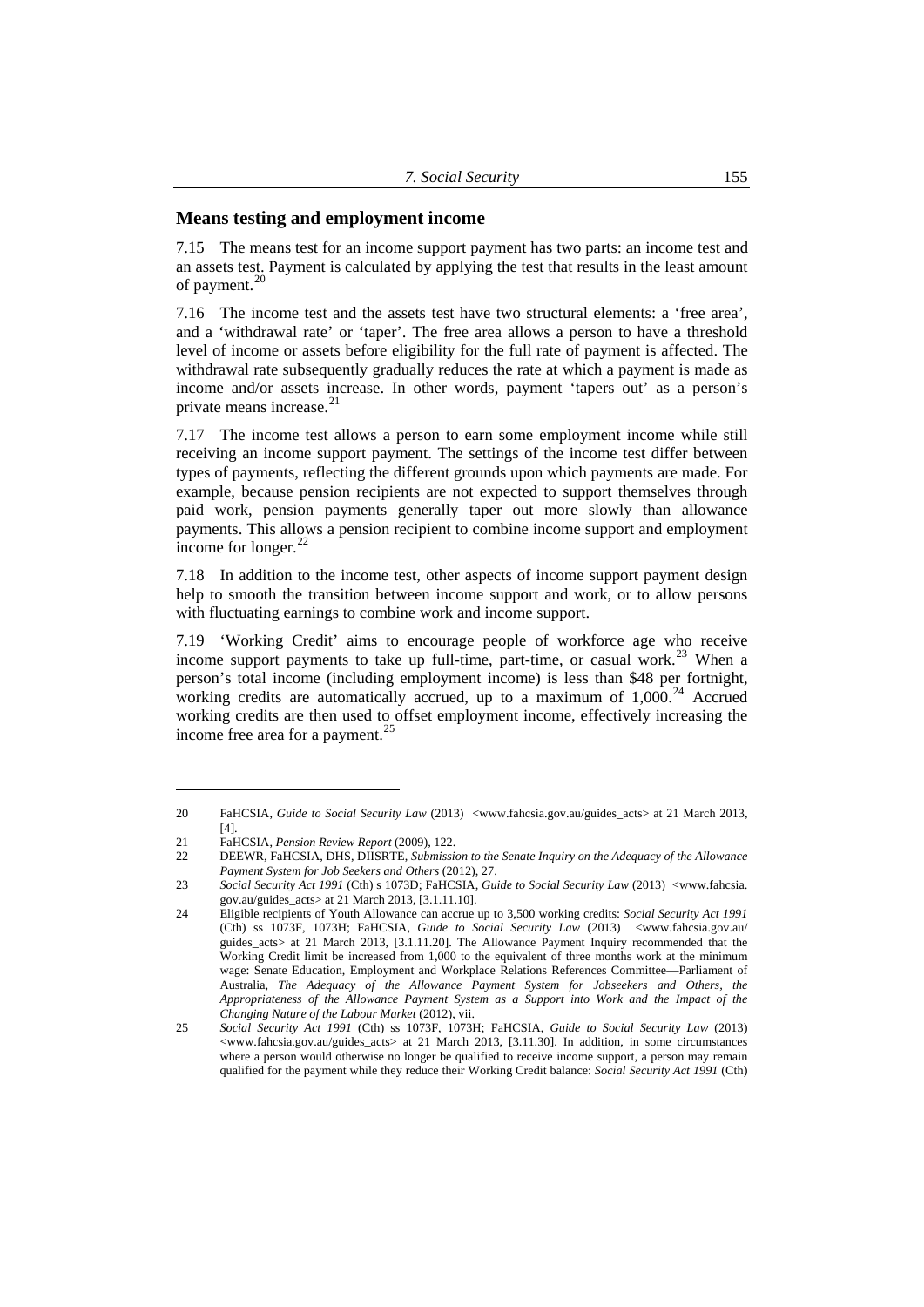<span id="page-5-0"></span>7.20 'Work Bonus' allows Age Pension recipients to receive employment income up to \$250 per fortnight without its being assessed as income under the pension income test.[26](#page-5-1) Work Bonus is discussed more fully below.

7.21 An income support payment recipient who is below Age Pension age may also qualify for supplementary benefits during an 'employment income nil rate period'. Where income support payment is not payable because of ordinary income that is made up entirely or partly of employment income, a recipient can be paid certain supplementary benefits and remain eligible for a concession card.<sup>[27](#page-5-2)</sup> In addition, payment may be resumed without reapplication during this period if income reduces to a level where income support is payable again.<sup>[28](#page-5-3)</sup> The Allowance Payment Inquiry recommended that the period of time that a person may resume payment without reapplication after ceasing to receive income support be increased to one year.<sup>[29](#page-5-4)</sup>

7.22 Concession cards are also available for a period on return to work, and alternative concession cards are available to some beyond the pension and allowance cut-outs.[30](#page-5-5)

7.23 Other specific elements of payment design allow a person receiving Disability Support Pension or Carer Payment to work while remaining qualified for payment. These are discussed below.

# **Complexity as a barrier to work**

7.24 In this section, the ALRC recommends that DHS should evaluate the effectiveness of its methods for communicating information about social security payments and entitlements to mature age persons.

7.25 The income support payment system in Australia is highly targeted. It achieves this through making distinctions between payment categories—such as for carers, people with disability and those unemployed—and by means testing of payments.<sup>[31](#page-5-6)</sup> The object is to direct payments to those most in need and to maintain the sustainability

s 1073J; FaHCSIA, *Guide to Social Security Law* (2013) <www.fahcsia.gov.au/guides\_acts> at 21 March 2013, [3.11.30].

<span id="page-5-1"></span><sup>26</sup> FaHCSIA, *Guide to Social Security Law* (2013) <www.fahcsia.gov.au/guides\_acts> at 21 March 2013, [3.1.14.30].

<span id="page-5-2"></span><sup>27</sup> *Social Security Act 1991* (Cth) ss 23(4A), 23(4AA), 1061ZEA, 1061ZMA; FaHCSIA, *Guide to Social Security Law* (2013) <www.fahcsia.gov.au/guides\_acts> at 21 March 2013, [3.1.12].

<span id="page-5-3"></span><sup>28</sup> FaHCSIA, *Guide to Social Security Law* (2013) <www.fahcsia.gov.au/guides\_acts> at 21 March 2013, [3.1.12]. The employment income nil rate period does not apply to a person who lost their qualification for Carer Payment because they have paid work for more than 25 hours per week: DEEWR, FaHCSIA, DHS, DIISRTE, *Submission to the Senate Inquiry on the Adequacy of the Allowance Payment System for Job Seekers and Others* (2012), [3.1.12].

<span id="page-5-4"></span><sup>29</sup> Senate Education, Employment and Workplace Relations References Committee—Parliament of Australia, *The Adequacy of the Allowance Payment System for Jobseekers and Others, the Appropriateness of the Allowance Payment System as a Support into Work and the Impact of the Changing Nature of the Labour Market* (2012).

<span id="page-5-5"></span><sup>30</sup> FaHCSIA, *Australia's Future Tax System: Pension Review Background Paper* (2008), 11–12. For example, Pensioner Concession Cards may be extended for 12, 26 or 52 weeks depending on the payment and the cardholder's circumstances: FaHCSIA, *Guide to Social Security Law* (2013) <www.fahcsia.gov.au/guides\_acts> at 21 March 2013, [3.9.2.30].

<span id="page-5-6"></span><sup>31</sup> The Treasury, *Australia's Future Tax System: Final Report* (2010), 494.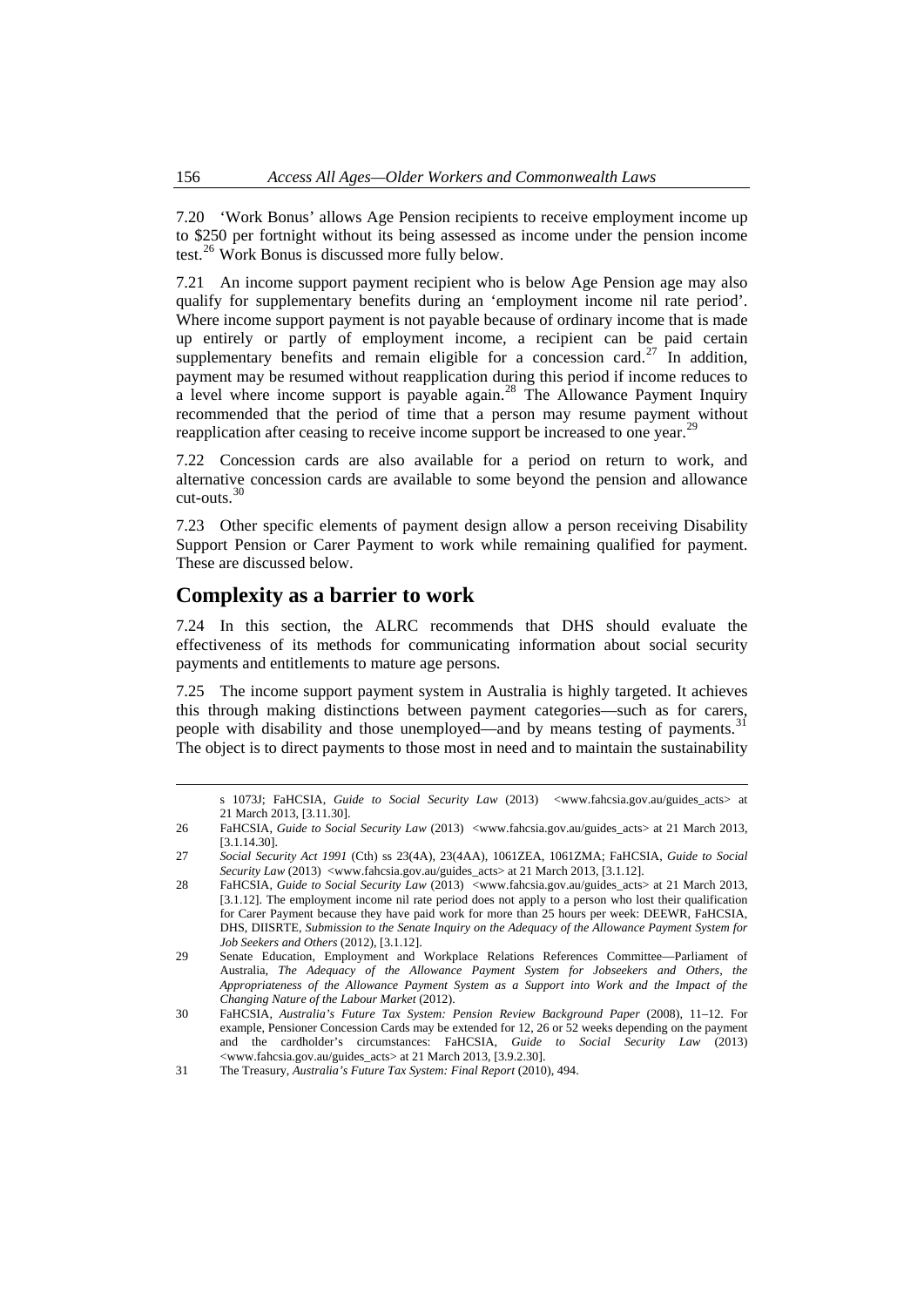<span id="page-6-0"></span>of the system.<sup>32</sup> The result is 'the most targeted system of cash transfers in the  $OECD'$ .  $33$ 

7.26 A corollary of targeting is complexity. Submissions to this Inquiry suggested that this complexity itself is a barrier to work.<sup>[34](#page-6-1)</sup> Without large-scale reform of the social security system, which is beyond the Terms of Reference for this Inquiry, this complexity will remain. It is therefore important to ensure that information about social security payments is as clear and accessible as possible, to assist individuals to manage this complexity.

#### **Information provision**

7.27 DHS utilises a range of methods to provide information about income support payment eligibility, conditions and the effect of work upon payments. This includes advice to mature age persons on application for income support.<sup>[35](#page-6-2)</sup> Information is also provided: online; in print, through letters and publications including the *News for Seniors Magazine*; as well as by telephone. DHS has emphasised its commitment to improving the way it communicates information, submitting that it

endeavours to display information to the public in a simple, logical manner and recently became the first government department to achieve a gold level certification for the use of plain language on the Human Services website from the Plain English Foundation.<sup>3</sup>

7.28 However, the ALRC has heard that mature age persons find information about social security difficult to understand and navigate. A number of submissions identified access to information about income support payments as a problem for mature age persons. [37](#page-6-4)

7.29 The increasing emphasis on providing information online was also identified as a potential problem for mature age persons, whose access to and familiarity with information technology may be limited.<sup>[38](#page-6-5)</sup> Research conducted in 2011 by DHS suggested that a range of communication methods are appropriate for mature age persons. This research found that mature age job seekers utilise the DHS website, but also value 'direct contact with staff members as part of ongoing support'.<sup>[39](#page-6-6)</sup> Self-funded

<sup>32</sup> Ibid, 489.

<sup>33</sup> P Whiteford, 'Transfer Issues and Directions for Reform: Australian Transfer Policy in Comparative Perspective' in *Melbourne Institute—Australia's Future Tax and Transfer Policy Conference Proceedings of a Conference* (2010) 20, 20.

<span id="page-6-1"></span><sup>34</sup> Australian Institute of Superannuation Trustees, *Submission 47*; J Willis, *Submission 42*; Queensland Tourism Industry Council, *Submission 28*; National Seniors Australia, *Submission 27*; Olderworkers, *Submission 22*.

<sup>35</sup> DEEWR, DHS and FaHCSIA, *Submission 101*.

<span id="page-6-3"></span><span id="page-6-2"></span><sup>36</sup> Ibid.

<span id="page-6-4"></span><sup>37</sup> Australian Chamber of Commerce and Industry, *Submission 85*; COTA, *Submission 51*; L Masters, *Submission 36*; National Seniors Australia, *Submission 27*; J Walker, *Submission 20*; Commonwealth Ombudsman Office, *Submission 16*; My Longevity Pty Limited, *Submission 15*; L Gabor, *Submission 05*; W Trinder, *Submission 01*.

<span id="page-6-5"></span><sup>38</sup> National Seniors Australia, *Submission 92*; L Masters, *Submission 36*; National Seniors Australia, *Submission 27*; Commonwealth Ombudsman Office, *Submission 16*.

<span id="page-6-6"></span><sup>39</sup> DEEWR, DHS and FaHCSIA, *Submission 101*.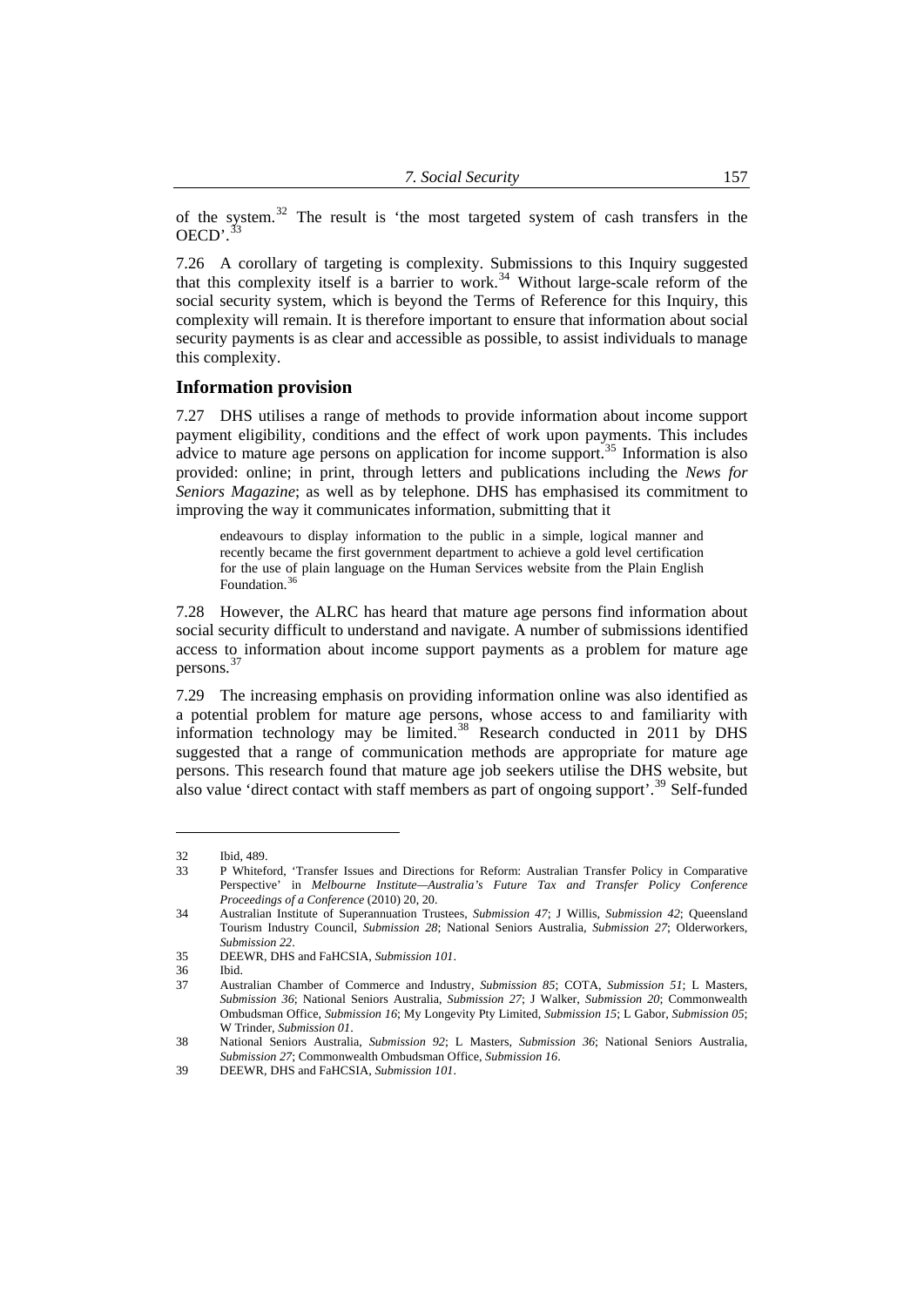retirees were found to be relatively more 'comfortable with online channels, while … most aged pensioners preferred printed and face-to-face communication'.<sup>40</sup>

7.30 Mature age persons from culturally and linguistically diverse (CALD) backgrounds may find it particularly difficult to access social security information. The Federation of Ethnic Communities Councils of Australia (FECCA) noted that:

Unfamiliarity with concepts such as social welfare, communication issues and lack of knowledge restricts older CALD people's ability to understand and access many mechanisms that established Australians take for granted, including a full understanding of social security entitlements.<sup>[41](#page-7-0)</sup>

7.31 In addition to ensuring that information is accessible, stakeholders emphasised that such information must be easy to understand. A number of stakeholders suggested that mature age persons currently find information about social security difficult to comprehend.<sup>[42](#page-7-1)</sup>

7.32 NWRN submitted that activity test requirements were poorly understood by mature age job seekers. It argued that many mature age job seekers were concerned about the impact of ill health on their ability to comply with the conditions of their income support payment:

Welfare Rights Centres … receive many enquiries from recipients of activity-tested payments not yet 55 years of age who suffer from a range of health problems … It is our experience that the activity testing obligations and the consequences for a person not able to comply can be daunting for an older person in poor health.<sup>[43](#page-7-2)</sup>

7.33 Other submissions suggested that mature age persons find it difficult to understand the effect of paid work upon income support payments. For example, the Australian Chamber of Commerce and Industry (ACCI) commented that 'there are generally no problems with accessibility to information but the areas of concern involve the complexity of eligibility arrangements and the consequences of altered circumstances'.[44](#page-7-3) National Seniors commented that:

Older Australians continue to report a lack of knowledge and a high level of confusion regarding the eligibility for income support payments and work incentives. There is also fear about the potential loss of concessions and support payments if seniors undertake additional paid work.<sup>4</sup>

7.34 Some stakeholders argued that information about incentives to take up paid work is not effectively communicated to mature age income support recipients. For example, in relation to the Age Pension, COTA noted that 'there is not a good

<sup>40</sup> Ibid.

<sup>41</sup> Federation of Ethnic Communities' Council of Australia (FECCA), *Submission 80*.

<span id="page-7-1"></span><span id="page-7-0"></span><sup>42</sup> COTA, *Submission 51*; National Welfare Rights Network, *Submission 50*; Australian Institute of Superannuation Trustees, *Submission 47*; Australian Chamber of Commerce and Industry, *Submission 44*; J Willis, *Submission 42*; L Masters, *Submission 36*; Olderworkers, *Submission 22*; My Longevity Pty Limited, *Submission 15*; L Gabor, *Submission 05*.

<span id="page-7-2"></span><sup>43</sup> National Welfare Rights Network, *Submission 50*.

<span id="page-7-3"></span><sup>44</sup> Australian Chamber of Commerce and Industry, *Submission 44*.

<span id="page-7-4"></span><sup>45</sup> National Seniors Australia, *Submission 92*.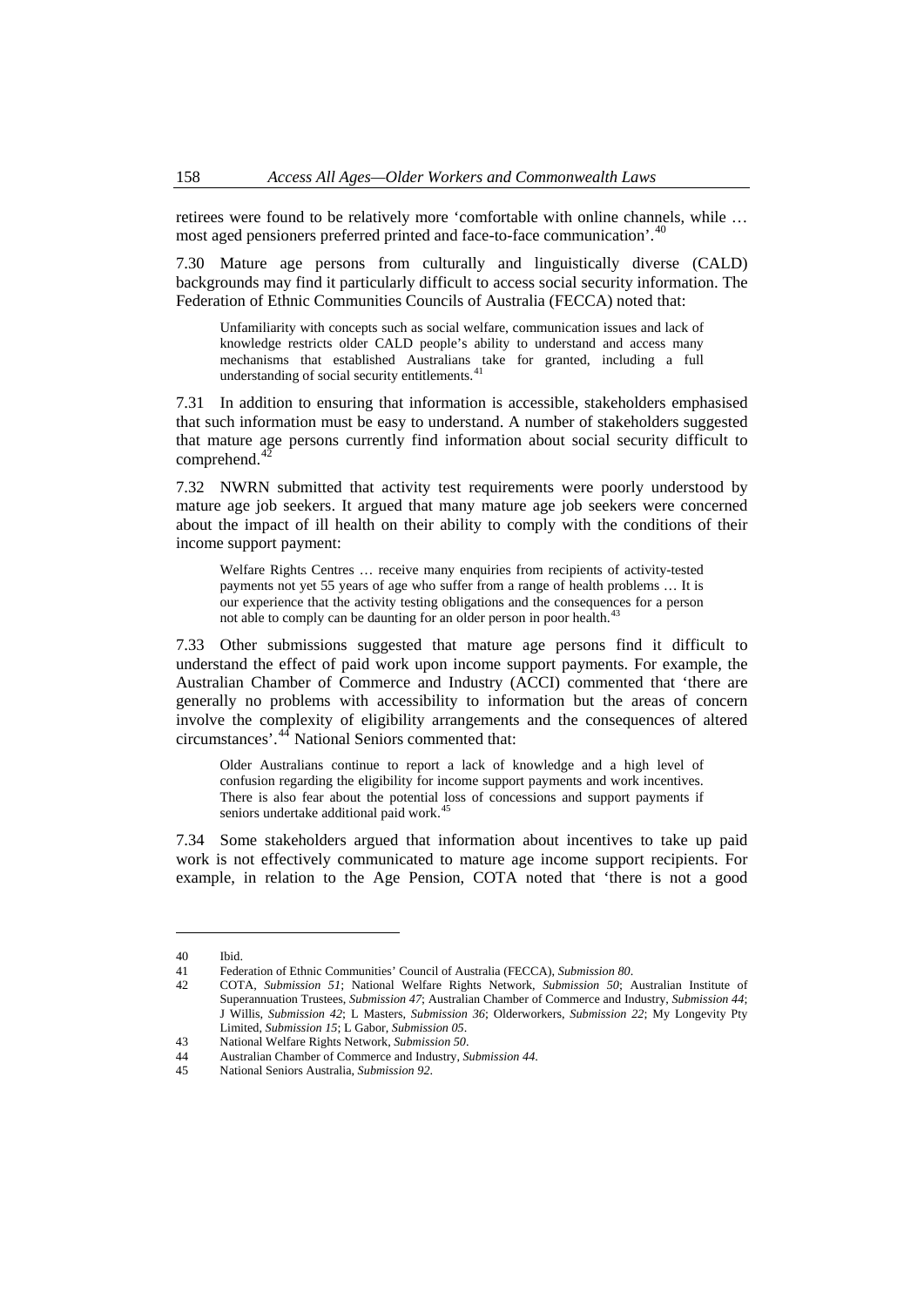<span id="page-8-0"></span>understanding of how the Work Bonus operates … It needs to be promoted more widely'.<sup>46</sup>

7.35 Difficulty in accessing and comprehending information about income support payments, as well as the effect of employment income upon these payments, appears to act as an impediment to mature age income support recipients' willingness to engage in employment. The ALRC recommends that the DHS should evaluate how it could communicate this information to mature age persons more effectively.

7.36 DEEWR, DHS and FaHCSIA agreed that 'it would be feasible for DHS to undertake targeted evaluation of its methods for communication information to mature age persons about social security, contingent on funding and resources'.<sup>[47](#page-8-1)</sup>

**Recommendation 7–1** The Department of Human Services should evaluate the effectiveness of communication of information to mature age persons about social security. In its evaluation, it should consider the communication of information about:

- (a) eligibility for income support payments;
- (b) participation obligations for activity-tested payments, including possible exemptions from the activity test;
- (c) how to calculate the effect of taking up paid work on income support payments; and
- (d) incentives to take up paid work, for example through Working Credit, Work Bonus, the employment income nil rate period and retention of concession cards.

# **Employment services**

7.37 This section outlines the Australian Government's employment services system, and employment assistance provided to mature age job seekers. The ALRC recommends that DEEWR ensure that training tools are made available to employment services provider staff about the barriers to work faced by mature aged persons.

7.38 Job Services Australia (JSA) is the Australian Government's employment services system. General employment services are delivered by JSA providers: a mix of for-profit and not-for-profit organisations that are contracted by DEEWR under Employment Services Deeds.<sup>[48](#page-8-2)</sup> The Disability Employment Services (DES) system provides employment services for job seekers with disability.<sup>[49](#page-8-3)</sup> JSA and DES providers

<sup>46</sup> COTA, *Submission 51*.

<span id="page-8-1"></span><sup>47</sup> DEEWR, DHS and FaHCSIA, *Submission 101*.

<span id="page-8-2"></span><sup>48</sup> DEEWR, *Job Services Australia* (2013) <http://deewr.gov.au/job-services-australia-jsa> at 21 March 2013.

<span id="page-8-3"></span><sup>49</sup> DEEWR, *Disability Employment Services* (2012) <http://deewr.gov.au/disability-employment-services> at 21 March 2013. DES providers also provide employment services under contract with DEEWR.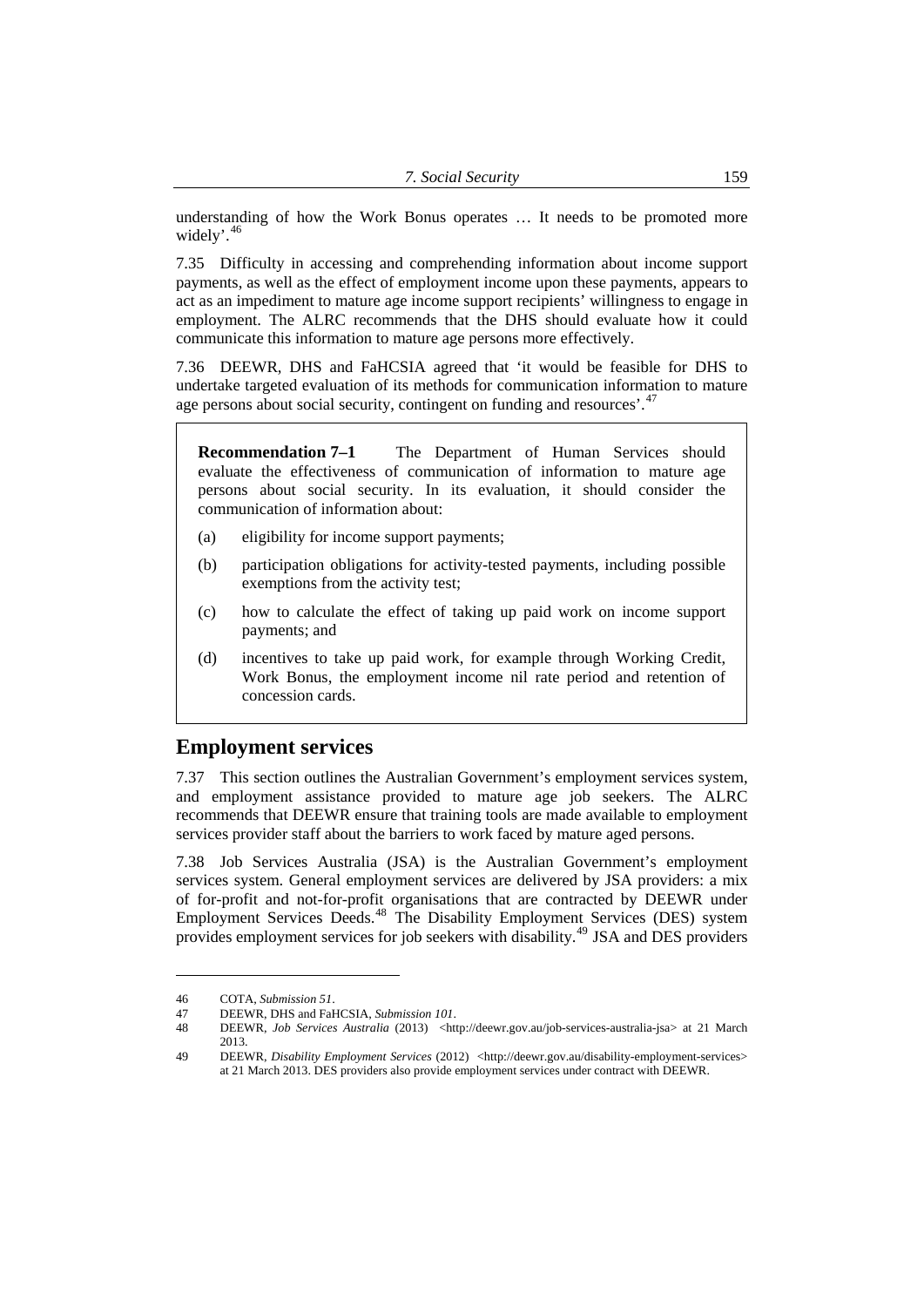assist individual job seekers to find paid work, and also connect job seekers to skills development and training opportunities.<sup>50</sup> Indigenous employment services are available through the JSA network, in conjunction with the Indigenous Employment Program (IEP) and, in remote areas with poor labour markets, Community Development Employment Projects (CDEP).<sup>51</sup>

7.39 Australian Government employment services are generally provided to persons in receipt of an income support payment.<sup>[52](#page-9-1)</sup> Job seekers receiving activity-tested payments, such as Newstart Allowance, are required to connect with a JSA provider as a condition of fulfilling this test.<sup>[53](#page-9-2)</sup> Job seekers who receive non-activity-tested payments, such as Disability Support Pension and Carer Payment, may also volunteer to use JSA or DES.<sup>[54](#page-9-3)</sup>

## **Employment services reform**

7.40 A number of submissions to this Inquiry argued that the employment services system requires thorough reform in respect of both the resources and assistance provided to disadvantaged and long-term unemployed job seekers.<sup>[55](#page-9-4)</sup> Such comprehensive reform is beyond the scope of this Inquiry.

7.41 The contract arrangements for JSA, as well as one arm of DES, expire on 30 June 2015.<sup>[56](#page-9-5)</sup> The Australian Government has begun consultations about potential reform of the employment services system in advance of this new contracting period.<sup>[57](#page-9-6)</sup>

<span id="page-9-0"></span>

<sup>50</sup> DEEWR, FaHCSIA, DHS, DIISRTE, *Submission to the Senate Inquiry on the Adequacy of the Allowance Payment System for Job Seekers and Others* (2012), 129.

<sup>51</sup> From 1 July 2013, employment and participation services and community development programs in remote areas—currently provided by JSA, DES, IEP and CDEP—will be provided by a new integrated service, the Remote Jobs and Communities Program: Australian Government, *Remote Jobs and Communities Program General Fact Sheet* (2012).

<span id="page-9-1"></span><sup>52</sup> In some cases, persons not in receipt of income support may be eligible to access Australian Government employment services. Persons aged 15–21 not employed for more than 15 hours per week or in full time education and vulnerable persons aged 15–21 who are full time students and 'Drought Force' participants are considered 'fully eligible' for employment services. Other persons who are not: full time students; working in paid employment for 15 hours or more per week and not on income support; overseas visitors on working holiday visas or studying in Australia; or prohibited by law from working in Australia may access limited services from employment services providers: DEEWR, FaHCSIA, DHS, DIISRTE, *Submission to the Senate Inquiry on the Adequacy of the Allowance Payment System for Job Seekers and Others* (2012), 129–30.

<span id="page-9-2"></span><sup>53</sup> *Social Security Act 1991* (Cth) s 601; DEEWR, FaHCSIA, DHS, DIISRTE, *Submission to the Senate Inquiry on the Adequacy of the Allowance Payment System for Job Seekers and Others* (2012), [3.2.8.10].

<span id="page-9-3"></span><sup>54</sup> DEEWR, FaHCSIA, DHS, DIISRTE, *Submission to the Senate Inquiry on the Adequacy of the Allowance Payment System for Job Seekers and Others* (2012), 129–130.

<span id="page-9-4"></span><sup>55</sup> ACTU, *Submission 88*; Brotherhood of St Laurence, *Submission 54*; National Welfare Rights Network, *Submission 50*.

<span id="page-9-5"></span><sup>56</sup> There are two types of services provided by DES. The Employment Support Service is for people with a permanent disability and with an assessed need for longer-term, regular, ongoing support in the workplace. The Disability Management Service is for people with disability, an injury, or a health condition who need the help of an employment service but do not expect to need long-term support in the workplace: DEEWR, *Disability Employment Services* (2012) <http://deewr.gov.au/disabilityemployment-services> at 21 March 2013. Employment Support Service contracts were re-tendered in 2012 and will run from March 2013 to June 2018: DEEWR, *Employment Services—Building on Success Issues Paper* (2012), 7.

<span id="page-9-6"></span><sup>57</sup> DEEWR, *Employment Services—Building on Success Issues Paper* (2012).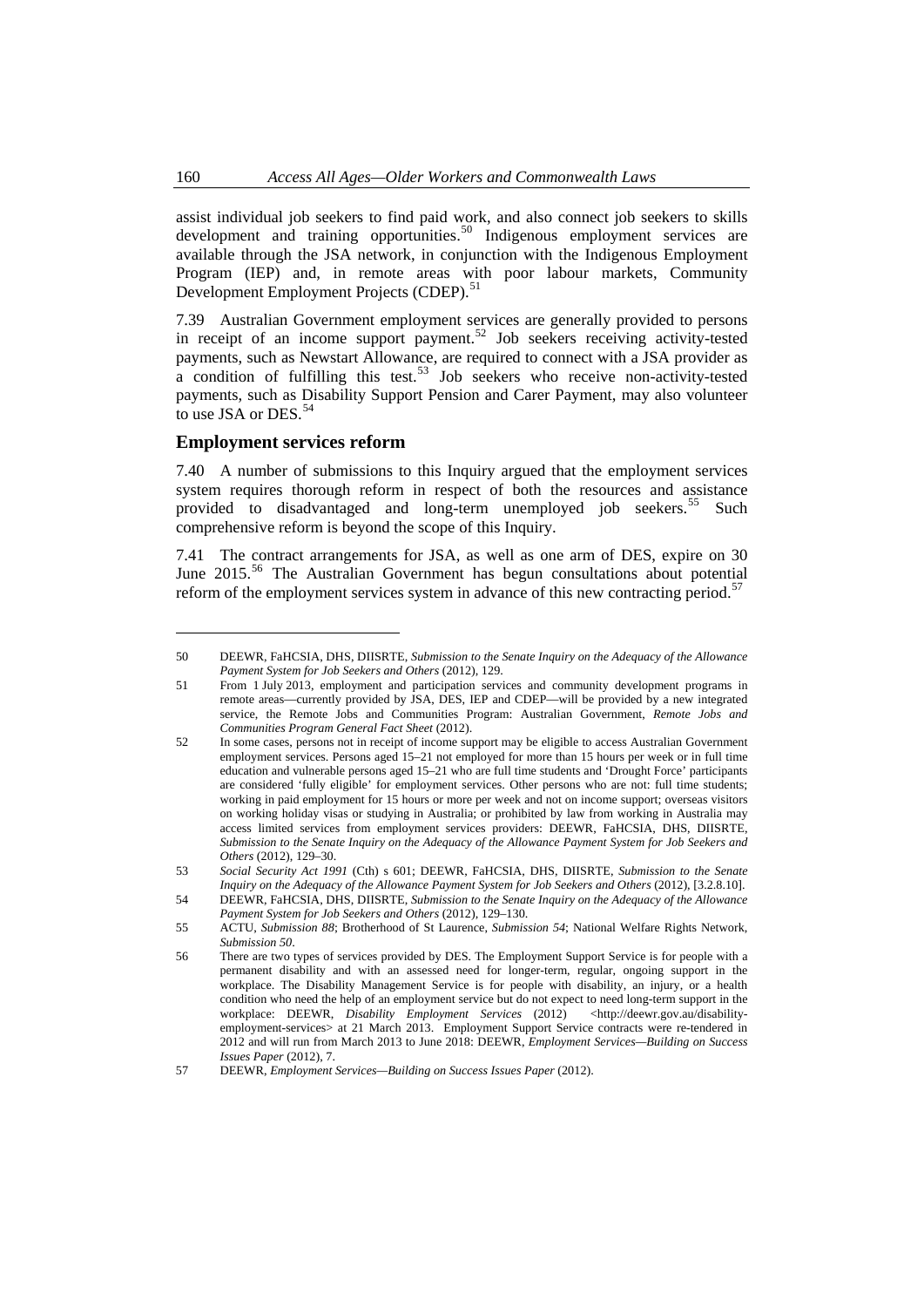<span id="page-10-0"></span>7.42 This consultation process provides opportunities for reform of the employment services system to provide better support for mature age job seekers. The ALRC agrees with NWRN that it is essential that 'older job seekers and their representatives and advocates have the opportunity to have their say in the improvements needed in employment services' in this consultation process.<sup>[58](#page-10-1)</sup>

#### **Accessing job search assistance**

7.43 There may be a waiting period between the date a person becomes unemployed and the date they become eligible to receive income support. Access to Australian Government employment services is generally linked to receipt of income support. This means that there will often be a delay before a person can begin to receive help to find a job.

7.44 For example, persons claiming the main unemployment payment, Newstart Allowance, may be subject to a 'liquid assets waiting period' before they will qualify for payment. If a person has liquid assets above a 'maximum reserve amount', this waiting period will apply. The maximum reserve amount for a single person with no dependants is \$2,500. For a person who is a member of a couple or who has a dependent child, the amount is  $$5,000<sup>59</sup>$  $$5,000<sup>59</sup>$  $$5,000<sup>59</sup>$  The maximum reserve amounts will double from 1 July 2013. $^{60}$  $^{60}$  $^{60}$  Depending on the amount of liquid assets a person possesses above the maximum reserve amount, the liquid assets waiting period may range from one week to a maximum of 13 weeks. $61$ 

7.45 Early employment assistance may be particularly beneficial for mature age job seekers. As the Tax Review noted, 'skills and the likelihood of gaining employment decline if people are out of work for long periods'.<sup>[62](#page-10-5)</sup> A person with liquid assets above the maximum reserve amount may wait up to 13 weeks before accessing such assistance. However, the liquid assets waiting period is a matter affecting all those seeking Newstart Allowance, and therefore wider than the scope of this Inquiry. The ALRC suggests that waiting periods for access to employment services could be further reviewed when considering reform of the employment services system for the new contracting period from 1 July 2013.

## **Job search assistance and job seeker obligations**

7.46 JSA and DES providers are required by the Employment Services Code of Practice to provide individualised job search assistance to job seekers.<sup>[63](#page-10-6)</sup> The level of employment assistance job seekers receive is determined by an assessment of their level of disadvantage in the labour market. Disadvantage is assessed based on a range

<sup>58</sup> National Welfare Rights Network (NWRN), *Submission 99*.

<span id="page-10-1"></span><sup>59</sup> *Social Security Act 1991* (Cth) s 14A.

<span id="page-10-4"></span><span id="page-10-3"></span><span id="page-10-2"></span><sup>60</sup> *Social Security Legislation Amendment (Fair Incentives to Work) Act 2012* (Cth) sch 2.

<sup>61</sup> The Liquid Assets waiting period begins from the date of ceasing work or study, or making a claim for income support: *Social Security Act 1991* (Cth) s 598.

<span id="page-10-5"></span><sup>62</sup> The Treasury, *Australia's Future Tax System: Consultation Paper* (2008), 111. See also Brotherhood of St Laurence, *Submission 54*.

<span id="page-10-6"></span><sup>63</sup> DEEWR, *Employment Services Code of Practice* (2013) <www.foi.deewr.gov.au/documents/ employment-services-code-practice> at 21 March 2013.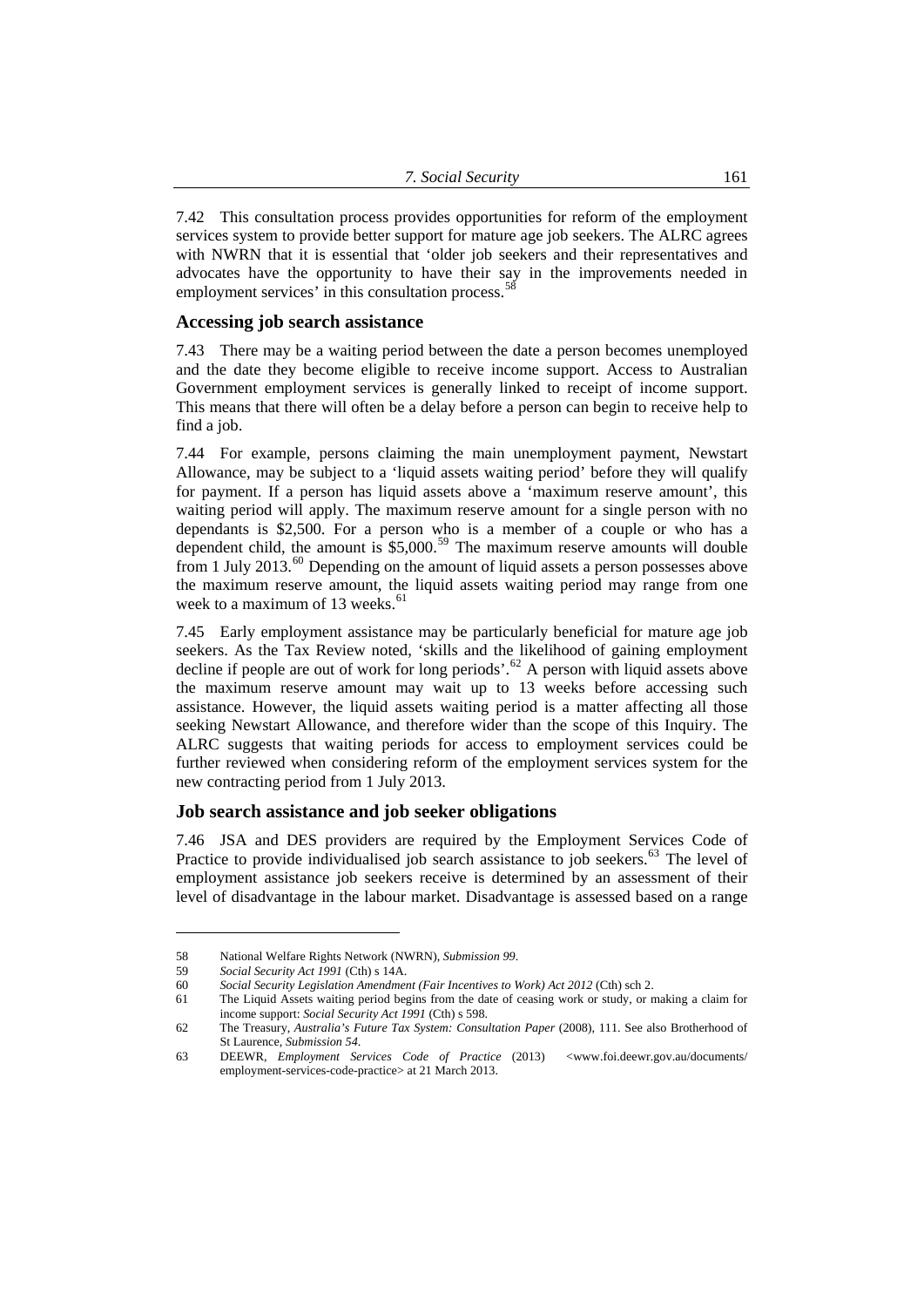of factors including age, gender, recency of work experience and vocational qualifications.<sup>64</sup> Persons assessed as being relatively more disadvantaged receive more intensive assistance.

7.47 To satisfy their activity test requirements, Newstart Allowance recipients are generally required by social security law to enter into an Employment Pathway Plan  $E$ <sub>(EPP)</sub> with an employment services provider.<sup>[65](#page-11-0)</sup> An EPP sets out a mix of vocational and non-vocational activities that a job seeker must participate in as a condition of payment.[66](#page-11-1) The activities contained in an EPP are intended to improve a person's employment prospects.<sup>[67](#page-11-2)</sup> In setting the terms of an EPP, a person's age, as well as characteristics including education, experience, skills, physical condition and health, must be taken into consideration.<sup>[68](#page-11-3)</sup>

7.48 The EPP is intended to be 'individually tailored' and negotiated between the job seeker and the provider. However, commentators have argued that this tailoring and negotiation may not occur in practice. $69$  In an analysis of employment assistance reforms between 1998 and 2008, Professor Mark Considine, Associate Professor Jenny Lewis and Dr Siobhan O'Sullivan concluded that frontline employment services staff 'do not exercise significant discretion in tailoring services and the trend over time is towards high levels of standardisation for both staff and jobseekers'.<sup>[70](#page-11-5)</sup>

7.49 The apparent disjunction between law and practice in the tailoring of employment assistance has implications for mature age job seekers, as for other job seekers. Mature age job seekers may have particular needs for tailoring of their EPPs, given the increased likelihood of acquiring some degree of disability with age,  $71$  and the increased likelihood of their having caring responsibilities for people with disability, the frail aged and grandchildren.<sup>[72](#page-11-7)</sup> These considerations may also require that a mature age person has access to the available exemptions or suspensions from  $EPPs.$ <sup>[73](#page-11-8)</sup>

<sup>64</sup> DEEWR, *Job Seeker Classification Instrument: Factors and Points version 1.1*.

<span id="page-11-0"></span><sup>65</sup> In specified circumstances, a job seeker may be exempt from the activity test and not be required to enter into an EPP: *Social Security Act 1991* (Cth) s 605; DEEWR, FaHCSIA, DHS, DIISRTE, *Submission to the Senate Inquiry on the Adequacy of the Allowance Payment System for Job Seekers and Others* (2012), [1.1. E.103].

<span id="page-11-1"></span><sup>66</sup> FaHCSIA, *Guide to Social Security Law* (2013) <www.fahcsia.gov.au/guides\_acts> at 21 March 2013, [3.2.8.30].

<sup>67</sup> DEEWR, DHS and FaHCSIA, *Submission 101*.

<span id="page-11-3"></span><span id="page-11-2"></span><sup>68</sup> *Social Security Act 1991* (Cth) ss 501A, 606; FaHCSIA, *Guide to Social Security Law* (2013) <www.fahcsia.gov.au/guides\_acts> at 21 March 2013, [3.2.8.50].

<span id="page-11-4"></span><sup>69</sup> L Fowkes, *Rethinking Australia's Employment Services*, Whitlam Institute Perspectives Papers 6 (2011), 14; M Considine, J Lewis and S O'Sullivan, 'Quasi-markets and Service Delivery Flexibility Following a Decade of Employment Assistance Reform in Australia' (2011) 40(4) *Journal of Social Policy* 811, 825–826.

<span id="page-11-5"></span><sup>70</sup> M Considine, J Lewis and S O'Sullivan, 'Quasi-markets and Service Delivery Flexibility Following a Decade of Employment Assistance Reform in Australia' (2011) 40(4) *Journal of Social Policy* 811, 825–826.

<span id="page-11-6"></span><sup>71</sup> DEEWR, FaHCSIA, DHS, DIISRTE, *Submission to the Senate Inquiry on the Adequacy of the Allowance Payment System for Job Seekers and Others* (2012), 80.

<span id="page-11-7"></span><sup>72</sup> Australian Bureau of Statistics, *Disability, Ageing and Carers: Summary of Findings, Cat No 4430.0* (2003); National Welfare Rights Network, *Submission 50*.

<span id="page-11-8"></span><sup>73</sup> See, eg, *Social Security Act 1991* (Cth) ss 603, 603A, 603C.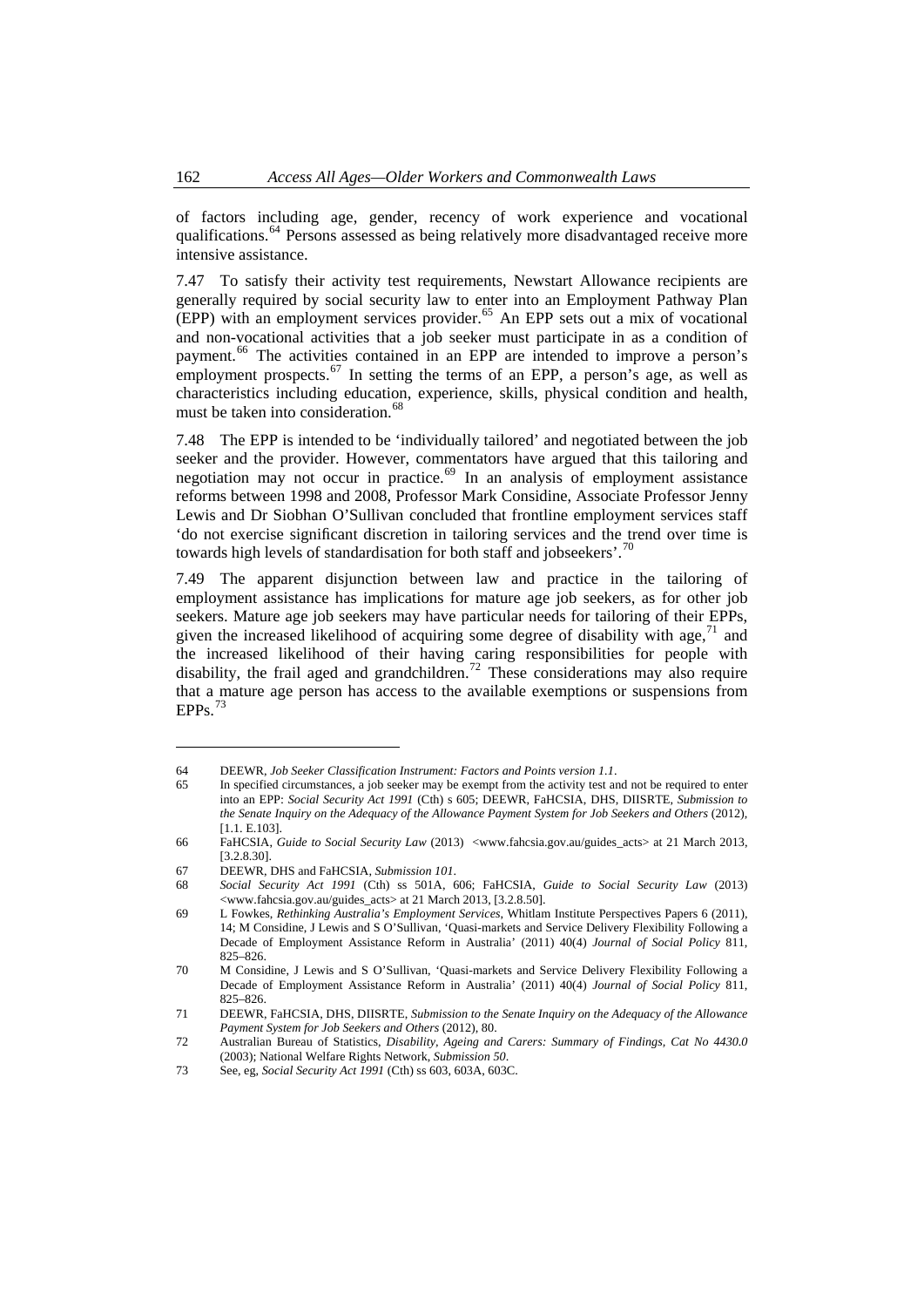## <span id="page-12-0"></span>**Employment assistance for mature age job seekers**

7.50 During this Inquiry, the ALRC heard concerns that mature age job seekers are not receiving the appropriate employment assistance needed to re-engage in the workforce.<sup>[74](#page-12-1)</sup> Some stakeholders submitted that employment services providers were insufficiently responsive to the needs of mature age job seekers. For example, the Acting Commonwealth Ombudsman reported that some mature age persons expressed a 'sense that their age means they are not treated with respect' by employment services providers.<sup>[75](#page-12-2)</sup> Olderworkers, a mature age job board, submitted that, in a recent survey of its registered job seekers,

approximately 50% of respondents were accessing JSA and over 90% stated they were unhappy with services provided. Many of the respondents stated they had actually been advised they were wasting their time looking for a job at their age. They also stated they had felt age discrimination from many of the workers in these organisations … Some had actually been compared to the recruiter's mother or father. Some had been asked why they wanted to work at their age.<sup>[76](#page-12-3)</sup>

7.51 These difficulties may be compounded for mature age job seekers with multiple barriers to work. For example, the Australian Federation of Disability Organisations (AFDO) submitted that its members 'often hear complaints that DES providers do not have sufficient understanding of the issues related to disability'.<sup>[77](#page-12-4)</sup> FECCA reported that its consultations with CALD communities across Australia had found a 'low level of cultural competency … among Job Services Australia staff'.[78](#page-12-5)

7.52 The Australian Government has recognised that mature age job seekers may benefit from additional employment assistance. From 1 January 2013, the Mature Age Participation—Job Seeker Assistance Program provides increased support to some job seekers aged 50 and over who are registered with Job Services Australia. This program will provide approximately 6,700 mature age job seekers with intensive employment assistance.<sup>[79](#page-12-6)</sup>

7.53 The ALRC does not make specific recommendations for additional job search assistance to be provided to mature age job seekers. As the NWRN pointed out, age is only one indicator of potential need for increased assistance.<sup>[80](#page-12-7)</sup> While supporting appropriate recognition of the needs and preferences of mature age job seekers, NWRN argued that

the employment service system should provide high quality support for all job seekers, and [NWRN] would be alarmed if … [it] were to be fragmented according to

<sup>74</sup> Brotherhood of St Laurence, *Submission 54*; COTA, *Submission 51*.

<span id="page-12-2"></span><span id="page-12-1"></span><sup>75</sup> Commonwealth Ombudsman Office, *Submission 16*.

<sup>76</sup> Olderworkers, *Submission 22*.

<span id="page-12-4"></span><span id="page-12-3"></span><sup>77</sup> Australian Federation of Disability Organisations, *Submission 78*.

<span id="page-12-6"></span><span id="page-12-5"></span><sup>78</sup> Federation of Ethnic Communities' Council of Australia (FECCA), *Submission 80*.

<sup>79</sup> Australian Government, *Budget 2012–13: Budget Paper No 2* (2012) <www.budget.gov.au> at 21 March 2013; Australian Government, *Mid-Year Economic and Fiscal Outlook 2012-13* (2012), 211. In addition, the Experience+ Career Advice service provides professional career counselling and a resumé appraisal service to all job seekers and workers aged 45 years and over: DEEWR, *Free Career Advice* (2012) <www.deewr.gov.au/> at 21 March 2013.

<span id="page-12-7"></span><sup>80</sup> National Welfare Rights Network (NWRN), *Submission 99*.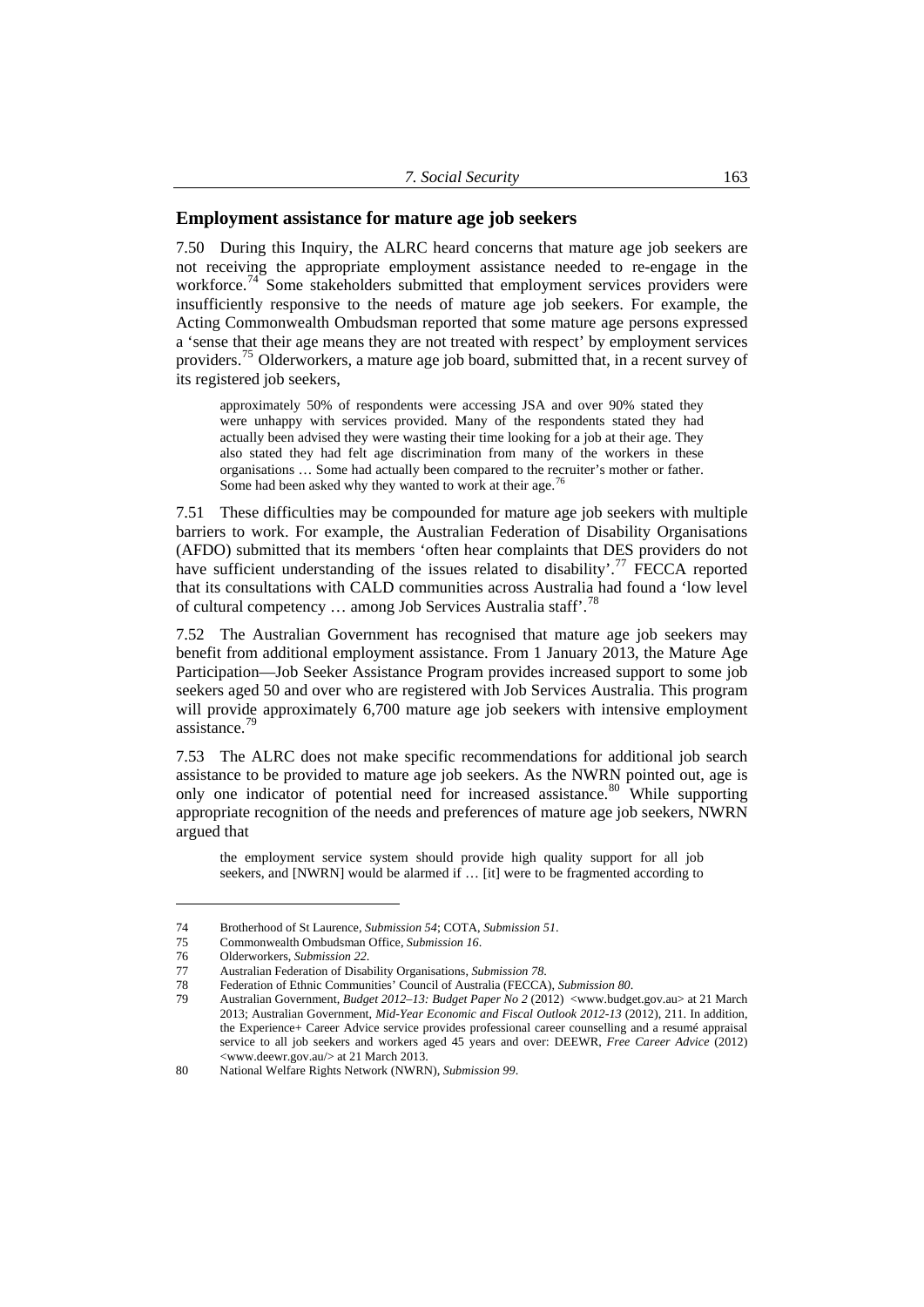age as opposed to vulnerabilities and identified barriers to employment. Additional high quality, tailored and individualised supports need to be provided, for example, to young job seekers, Indigenous job seekers and those who are long term unemployed.<sup>8</sup>

7.54 However, the ALRC does recommend that DEEWR provide employment services provider staff with training tools about the barriers to work faced by mature age job seekers.<sup>[82](#page-13-1)</sup> Stakeholders supported this idea when proposed in the Discussion Paper.<sup>[83](#page-13-2)</sup> In the Employment Services Code of Practice, the Australian Government has undertaken to support employment services providers by 'evaluating and sharing best practice to enable continuous improvement in the delivery of employment services'.<sup>[84](#page-13-3)</sup> The provision of training tools by the Australian Government is in keeping with this statement.

7.55 The ALRC notes the recommendation made by the Advisory Panel on Employment Services Administration and Accountability that the employment services workforce be professionalised. Such professionalisation would include 'agreed knowledge, skills and competency standards for provider staff … [and] recommended minimum qualifications'.<sup>[85](#page-13-4)</sup> Improving the ability of employment services provider staff to engage appropriately with mature age job seekers accords with the more general goal of improving staff competence.

7.56 This recommendation will also promote better compliance with social security law, by improving the ability of employment services provider staff to tailor EPPs appropriately for mature age job seekers.

7.57 This recommendation could be integrated into existing systems so as not to unduly increase the compliance burden on providers. For example, access to training about mature age job seekers could be provided as part of the existing suite of 'Learning Centre Training modules' provided by DEEWR.<sup>[86](#page-13-5)</sup> For example, an online cultural awareness training package in relation to Indigenous job seekers has recently been developed.<sup>[87](#page-13-6)</sup> Similarly, in August 2012 a Mental Health Capacity Building e-learning package was released to assist employment services provider staff to identify and support people living with mental illness.<sup>[88](#page-13-7)</sup> The mental health training package was developed with input from mental health organisations, psychiatric

<span id="page-13-0"></span><sup>81</sup> Ibid.

<sup>82</sup> Australian Law Reform Commission, *Grey Areas—Age Barriers to Work in Commonwealth Laws*, Discussion Paper 78 (2012), Proposal 5–2.

<span id="page-13-2"></span><span id="page-13-1"></span><sup>83</sup> Australian Industry Group, *Submission 97*; National Seniors Australia, *Submission 92*; ACTU, *Submission 88*; Brotherhood of St Laurence, *Submission 86*; Federation of Ethnic Communities' Council of Australia (FECCA), *Submission 80*; Australian Federation of Disability Organisations, *Submission 78*; Diversity Council of Australia, *Submission 71*.

<span id="page-13-3"></span><sup>84</sup> DEEWR, *Employment Services Code of Practice* (2013) <http://foi.deewr.gov.au/documents/ employment-services-code-practice> at 21 March 2013.

<span id="page-13-4"></span><sup>85</sup> DEEWR, *Advisory Panel on Employment Services Administration and Accountability Final Report* (2013), 28.

<sup>86</sup> DEEWR, DHS and FaHCSIA, *Submission 101*.

<span id="page-13-5"></span><sup>87</sup> Ibid.

<span id="page-13-7"></span><span id="page-13-6"></span><sup>88</sup> K Ellis, MP, K Carr, MP, M Butler, MP, 'Frontline Training to Stop Job Seekers Living with Mental Illness Falling Through the Cracks' (Press Release, 4 September 2012).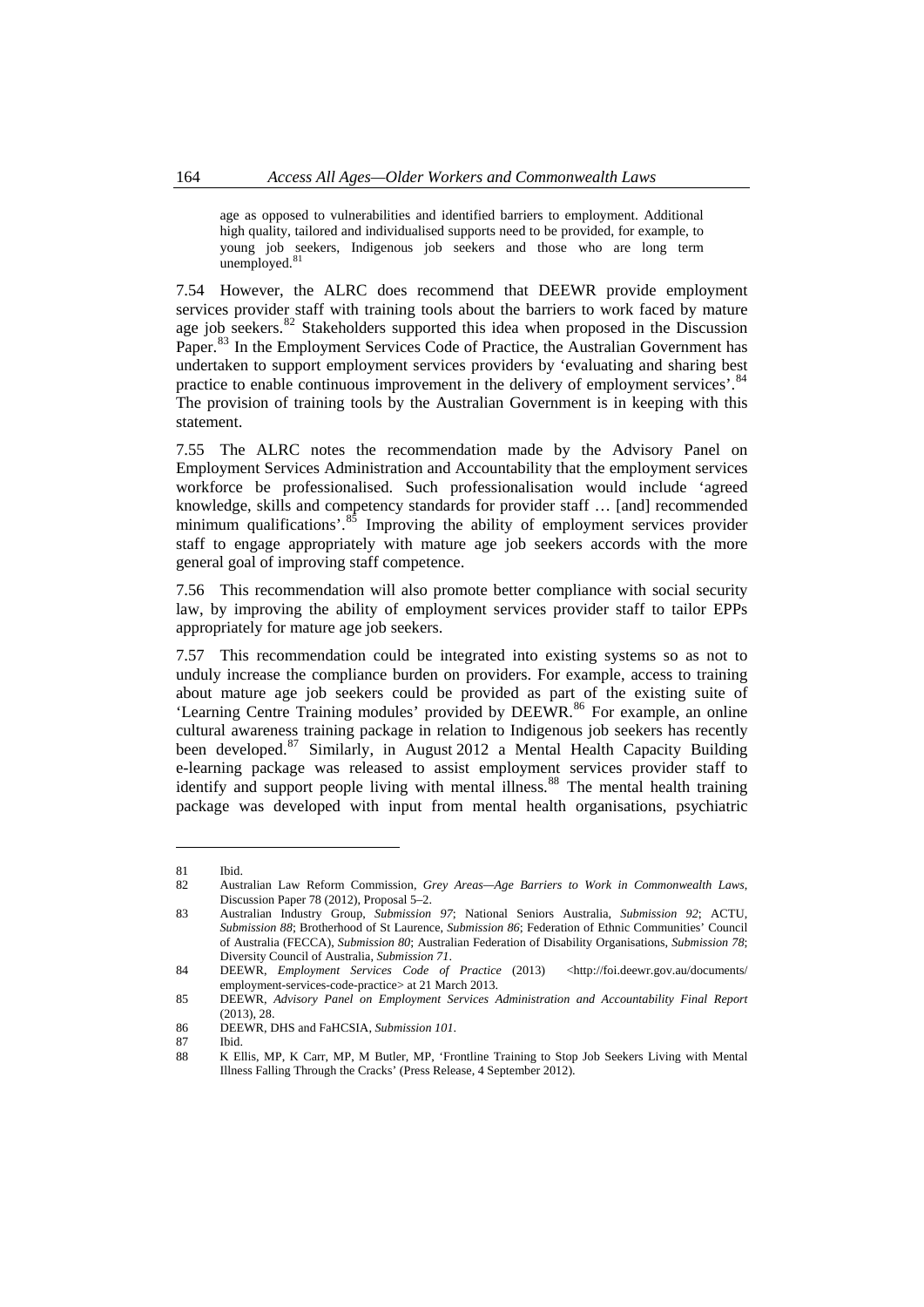<span id="page-14-0"></span>rehabilitation services and employment service provider peak bodies.<sup>89</sup> A similar package, drawing on relevant expertise, may be beneficial for mature age persons.

**Recommendation 7–2** To enhance the capacity of staff of Job Services Australia, Disability Employment Services and the Indigenous Employment Program to respond to the needs and circumstances of mature age job seekers, the Department of Education, Employment and Workplace Relations should ensure they are provided with information and training tools about:

- (a) age discrimination;
- (b) the effect that illness, disability and caring responsibilities may have on the capacity of mature age persons to work;
- (c) diversity among mature age job seekers; and
- (d) Australian Government programs targeted at mature age job seekers.

# **Newstart Allowance and mature age job seekers**

7.58 This section considers the situation of mature age job seekers in receipt of Newstart Allowance. The ALRC does not make any recommendations for reform of Newstart Allowance, on the basis that any reforms to this payment are not most appropriately targeted based on the age of recipients.

7.59 At June 2012, there were 550,000 recipients of Newstart Allowance. Of these, approximately 22% were aged 40–49, almost 19% were aged 50–59, and 9.1% were aged  $60-64.90$  $60-64.90$ 

7.60 For the purposes of Newstart Allowance, 'mature age' is defined as 55 years and over. At June 2012, there were 98,050 recipients, or 18% of the total Newstart Allowance population, in this age group.<sup>[91](#page-14-2)</sup> This number has almost doubled since June 2002.<sup>[92](#page-14-3)</sup> The increase has been driven by the phasing out of Partner Allowance, Mature Age Allowance and Widow Allowance, as well as the increasing age of eligibility for the Age Pension for women. $93$ 

7.61 Approximately 50,000 Newstart Allowance recipients aged 55 years and over are 'very long-term' income support recipients (in receipt of income support for two years or more).<sup>[94](#page-14-5)</sup> This represents approximately half of the total Newstart Allowance

<sup>89</sup> Ibid.

<span id="page-14-1"></span><sup>90</sup> DEEWR, FaHCSIA, DHS, DIISRTE, *Submission to the Senate Inquiry on the Adequacy of the Allowance Payment System for Job Seekers and Others* (2012), 58–59. At August 2010, 198,327 (32%) of Newstart Allowance recipients were aged 44 years or older: ACOSS, *Beyond Stereotypes: Myths and Facts about People of Working Age who Receive Social Security*, ACOSS Paper 175 (2011), 11.

<span id="page-14-2"></span><sup>91</sup> DEEWR, FaHCSIA, DHS, DIISRTE, *Submission to the Senate Inquiry on the Adequacy of the Allowance Payment System for Job Seekers and Others* (2012), 44, 92.

<span id="page-14-3"></span><sup>92</sup> Ibid, 92.

<span id="page-14-4"></span><sup>93</sup> Ibid, 59, 92.

<span id="page-14-5"></span><sup>94</sup> Ibid, 79.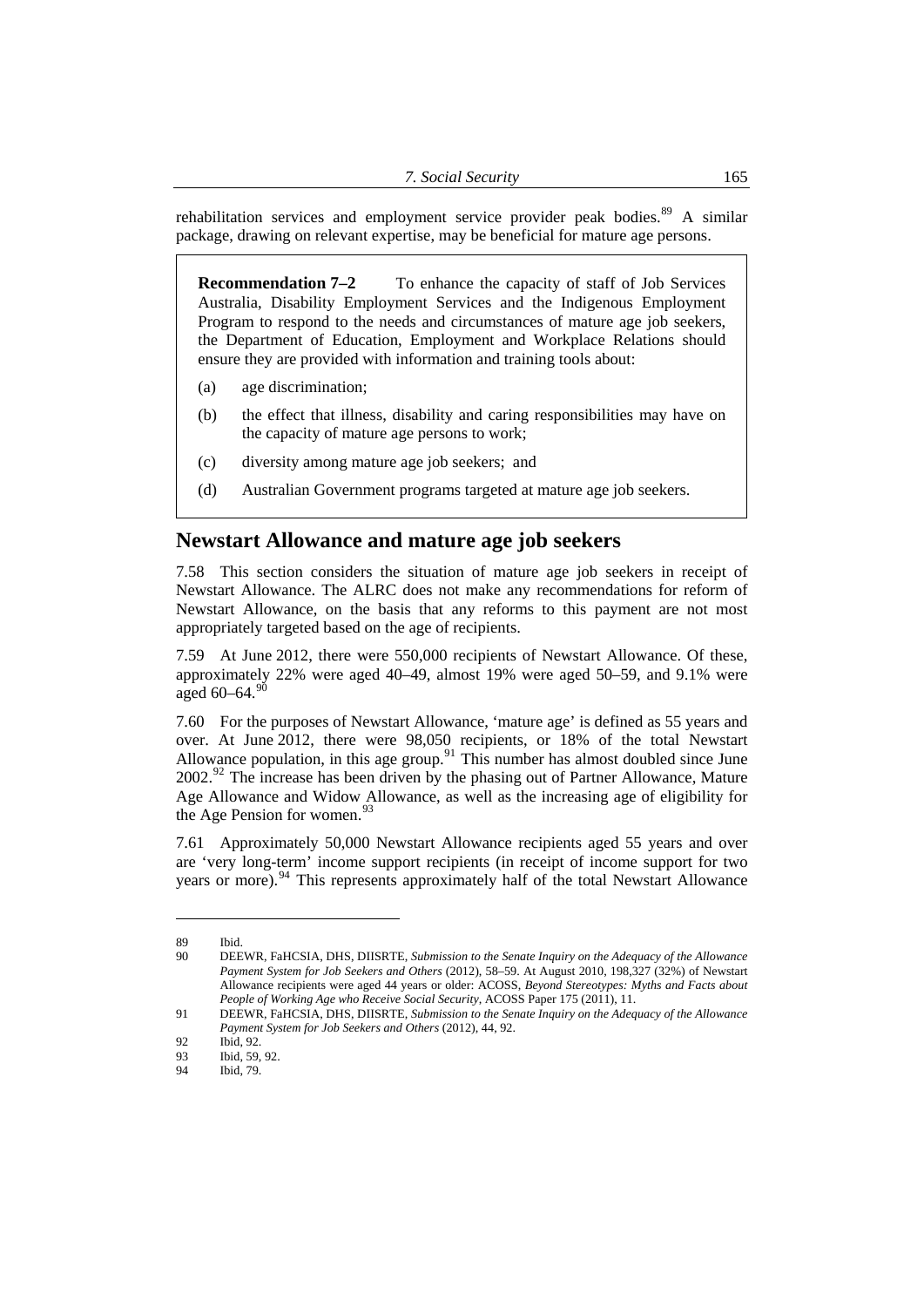<span id="page-15-0"></span>recipients in this age bracket,  $^{95}$  as well as 20% of all very long-term income support recipients.<sup>96</sup>

7.62 Some Newstart Allowance recipients have been assessed as having a partial capacity to work: a physical, intellectual or psychiatric impairment that prevents a person from working at least 30 hours per week at the relevant minimum wage or above, independently of a program of support, for the next two years.<sup>[97](#page-15-1)</sup> At June 2012, there were  $99,884$  Newstart Allowance recipients with a partial capacity to work.<sup>[98](#page-15-2)</sup> Of these, 27.1% were aged 55 years and over.<sup>[99](#page-15-3)</sup> Persons with a partial capacity to work made up 27.6% of all Newstart Allowance recipients in this age group.<sup>1</sup>

#### **Adequacy of allowance payments**

7.63 It has been argued that the current rate of Newstart Allowance<sup>[101](#page-15-5)</sup> is too low to provide an adequate minimum standard of living, as well as to enable effective job search activity.<sup>[102](#page-15-6)</sup> This may be particularly so for mature age job seekers, who may have substantial financial commitments.<sup>[103](#page-15-7)</sup>

7.64 NWRN submitted that the rate of Newstart Allowance is a barrier to workforce participation. It argued that 'income support payments need to provide a sufficient income to enable people to look for work and to cover job search costs'.[104](#page-15-8)

7.65 Additionally, NWRN argued that the gap between payment rates for pensions and allowances 'creates perverse incentives for unemployed people to seek higher, non-activity-tested payments especially when they are older and have been unemployed for lengthy periods of time'.<sup>[105](#page-15-9)</sup> The Tax Review has also noted that the differences in rates of payment can 'create disincentives to work or incentives to move to higher payments'.<sup>[106](#page-15-10)</sup>

 $\overline{a}$ 

National Welfare Rights Network, *Submission* 50.

<sup>95</sup> Ibid, 44.<br>96 Ibid, 79.

Ibid, 79.

<span id="page-15-1"></span><sup>97</sup> *Social Security Act 1991* (Cth) s 16B; FaHCSIA, *Guide to Social Security Law* (2013) <www.fahcsia.gov.au/guides\_acts> at 21 March 2013, [1.1. P.56].

<span id="page-15-2"></span><sup>98</sup> DEEWR, FaHCSIA, DHS, DIISRTE, *Submission to the Senate Inquiry on the Adequacy of the Allowance Payment System for Job Seekers and Others* (2012), 80.

<sup>99</sup> Ibid.

<sup>100</sup> Ibid, 44, 80.<br>101 At 20 Marc

<span id="page-15-5"></span><span id="page-15-4"></span><span id="page-15-3"></span>At 20 March 2013, the basic rate of Newstart Allowance for a single person with no children is \$497 per fortnight. For a single person aged 60 years or over after nine continuous months on payment, the rate was \$537.80 per fortnight: FaHCSIA, *Indexation Rates March 2013* (2013).

<span id="page-15-6"></span><sup>102</sup> Whiteford argued that there was 'wide acceptance' among participants at the Tax Forum in October 2011 that Newstart Allowance was inadequate: P Whiteford, 'Social Security Reform: The Tax Forum and Beyond' (2012) 31(1) *Economic Papers: A Journal of Applied Economics and Policy* 24, 25.

<span id="page-15-7"></span><sup>103</sup> Gosnells Community Legal Centre Inc, *Submission to the Allowance Payment Inquiry* (2012).

<span id="page-15-9"></span><span id="page-15-8"></span><sup>105</sup> Ibid.

<span id="page-15-10"></span><sup>106</sup> The Treasury, *Australia's Future Tax System: Final Report* (2010), 61.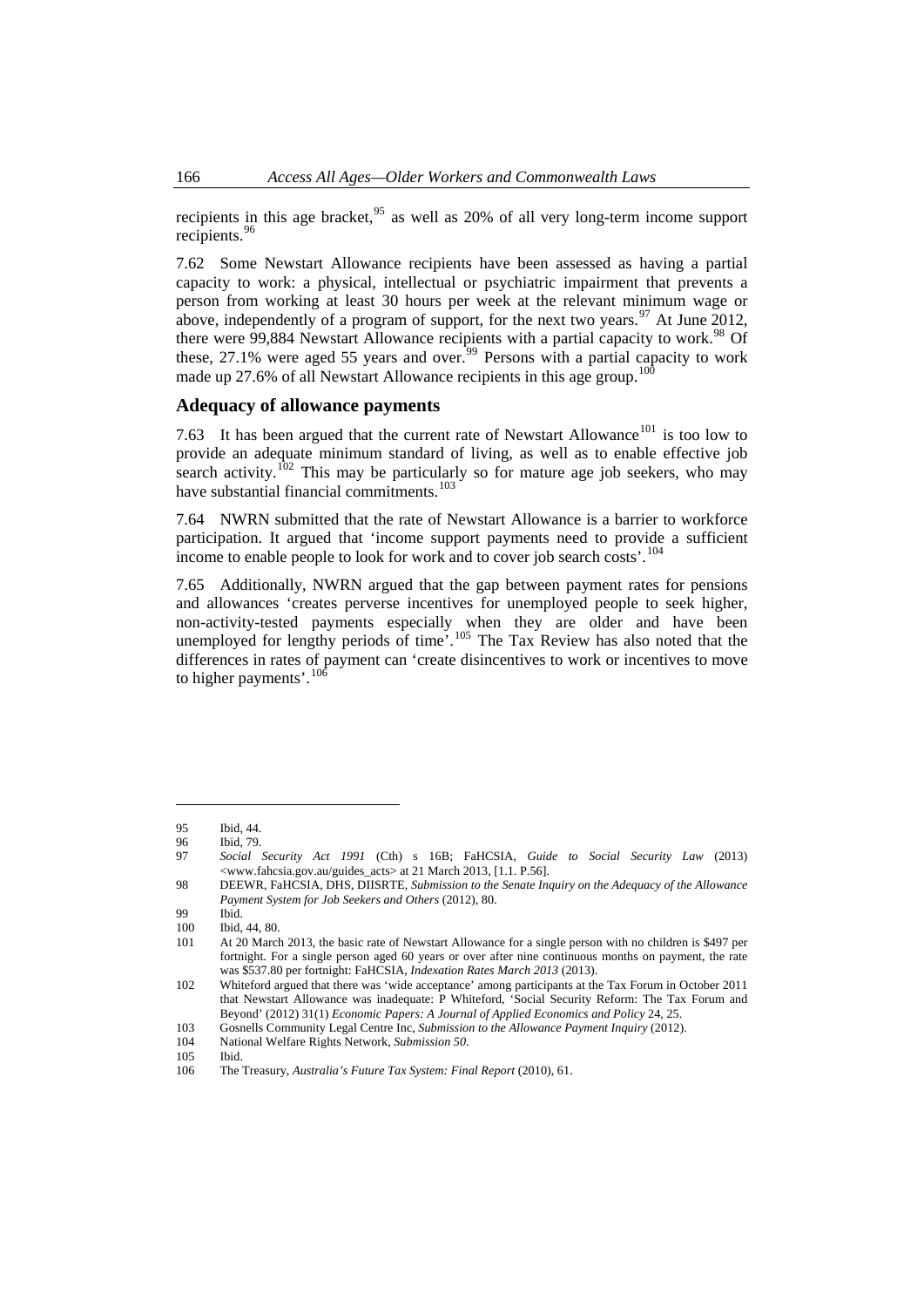<span id="page-16-0"></span>7.66 In 2012, the Allowance Payment Inquiry considered the adequacy of the allowance payment system for jobseekers.<sup>[107](#page-16-1)</sup> A number of submissions to that Inquiry argued that the rate of payment of Newstart Allowance creates barriers to work.<sup>[108](#page-16-2)</sup> For example, the Business Council of Australia argued that

trying to survive on \$35 a day [the approximate daily base rate for a single person receiving Newstart Allowance] is likely to erode the capacity of individuals to present themselves well or maintain their readiness for work.<sup>[109](#page-16-3)</sup>

7.67 The Allowance Payment Inquiry found that 'Newstart Allowance does not allow people to live at an acceptable standard in the long term'.[110](#page-16-4) However, rather than recommend any increase to the rate of Newstart Allowance the Inquiry recommended that additional resources be focused on moving people off income support and into work. $^{111}$  $^{111}$  $^{111}$ 

# **Activity test requirements for mature age job seekers**

7.68 Different activity tests and participation obligations apply to some mature age persons. Job seekers aged 55 years and over have a concessional activity test option. They may satisfy the activity test if they undertake at least 30 hours per fortnight of approved and suitable voluntary work, paid work (including self-employment) or a combination of the two.[112](#page-16-6) At 29 June 2012, 19,582 (21.8%) of all activity-tested mature age job seekers were satisfying their requirements in this way.<sup>[113](#page-16-7)</sup>

7.69 Where mature age job seekers are satisfying their activity test in this way, they are generally not required to attend appointments with their employment services provider. They must still register and remain connected to a provider while undertaking these activities and are required to accept suitable paid work or referral to interviews.[114](#page-16-8) In addition, they may access or continue to access the full range of

<span id="page-16-1"></span><sup>107</sup> Senate Education, Employment and Workplace Relations References Committee—Parliament of Australia, *The Adequacy of the Allowance Payment System for Jobseekers and Others, the Appropriateness of the Allowance Payment System as a Support into Work and the Impact of the Changing Nature of the Labour Market* (2012).

<span id="page-16-2"></span><sup>108</sup> Stakeholders who argued that the rate of payment amounts to a barrier to work included: the Australian Council of Social Service; Australian Council of Trade Unions; Brotherhood of St Laurence; Business Council of Australia; National Employment Services Association; and Western Australian Council of Social Service.

<span id="page-16-3"></span><sup>109</sup> Business Council of Australia, *Submission to the Allowance Payment Inquiry* (August 2012), 46.

<span id="page-16-4"></span><sup>110</sup> Senate Education, Employment and Workplace Relations References Committee—Parliament of Australia, *The Adequacy of the Allowance Payment System for Jobseekers and Others, the Appropriateness of the Allowance Payment System as a Support into Work and the Impact of the Changing Nature of the Labour Market* (2012), 54.

<span id="page-16-5"></span><sup>111</sup> Ibid. An income support bonus of \$105 (to be indexed by the CPI) for a single Newstart Allowance recipient (as well as recipients of certain other payments) will be paid on a twice-yearly basis beginning in March 2013: *Social Security Act 1991* (Cth) ss 919, 920, 1191–1194.

<span id="page-16-6"></span><sup>112</sup> This concessional activity test is available to persons aged 55 years and over and in receipt of Newstart Allowance as well as Parenting Payment and Special Benefit: *Social Security Act 1991* (Cth) ss 502A, 603AA, 731G; FaHCSIA, *Guide to Social Security Law* (2013) <www.fahcsia.gov.au/guides\_acts> at 21 March 2013, [3.2.8.20].

<span id="page-16-7"></span><sup>113</sup> DEEWR, *Correspondence*, 23 July 2012.

<span id="page-16-8"></span><sup>114</sup> FaHCSIA, *Guide to Social Security Law* (2013) <www.fahcsia.gov.au/guides\_acts> at 21 March 2013, [3.2.8.50].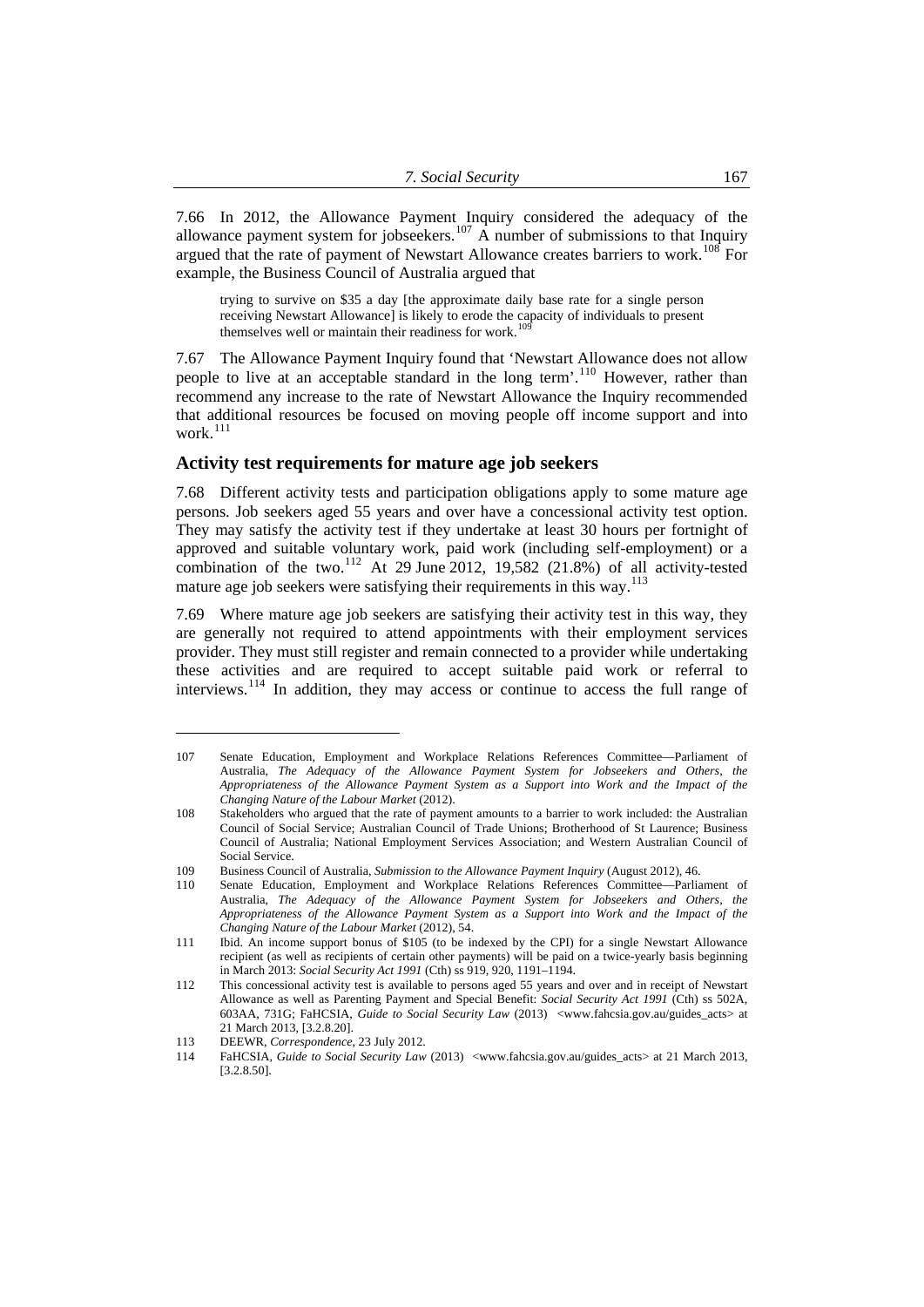<span id="page-17-0"></span>services available through their employment services provider on a voluntary basis.<sup>115</sup> Job seekers not satisfying the concessional activity test have the same participation obligations as other job seekers.<sup>116</sup> In the Discussion Paper, the ALRC decided against proposing that any changes be made to this activity test.<sup>117</sup>

## **Withdrawal rates for mature age job seekers**

7.70 Newstart Allowance has undergone significant reform since the early 2000s. The primary consequence of the reforms has been a significant extension of its scope to encompass a wider population group, including parents of young children, people with a partial capacity to work and the mature aged.<sup>[118](#page-17-1)</sup> These reforms have meant that Newstart Allowance increasingly treats groups of recipients differently—for instance, through different activity test requirements.<sup>[119](#page-17-2)</sup>

7.71 In general, however, Newstart Allowance recipients have the same income free area and withdrawal rate applied to any income received. The current income free area is \$62 per fortnight.<sup>[120](#page-17-3)</sup> Income between \$62 and \$250 per fortnight reduces payment by 50 cents in the dollar. Income above \$250 per fortnight reduces payment by 60 cents in the dollar.<sup>[121](#page-17-4)</sup>

7.72 In the Discussion Paper, the ALRC asked about the possible effect on incentives for workforce participation of changing the income test withdrawal rate for Newstart Allowance recipients aged 55 years and over. $122$ 

7.73 There was some support for reducing the withdrawal rate for mature age recipients of Newstart Allowance.<sup>[123](#page-17-6)</sup> The Brotherhood of St Laurence  $(BSL)$ contended that the current withdrawal rates act as a barrier to taking up part-time or casual work:

harsh taper rates result in little financial benefit from part-time work and many people are wary of the risks of taking up casual or short-term employment, namely the job coming to an end and having to reapply for income support. Facilitating and supporting the transition into part-time employment may have benefits for longer-

<sup>115</sup> DEEWR, *Correspondence*, 23 July 2012. Providers will receive service fees as well as placement and outcome fees if mature age job seekers voluntarily participate in employment services.

<sup>116</sup> Participation Review Taskforce, *Participation Review Taskforce Report* (2008), 9.

<sup>117</sup> Australian Law Reform Commission, *Grey Areas—Age Barriers to Work in Commonwealth Laws*, Discussion Paper 78 (2012), 127–129.

<span id="page-17-1"></span><sup>118</sup> For a summary of the reforms, see: DEEWR, FaHCSIA, DHS, DIISRTE, *Submission to the Senate Inquiry on the Adequacy of the Allowance Payment System for Job Seekers and Others* (2012), 28–29, 139–146.

<span id="page-17-2"></span><sup>119</sup> Different activity tests may apply for principal carers, persons with a partial capacity to work, and job seekers aged 55 years and over: FaHCSIA, *Guide to Social Security Law* (2013) <www.fahcsia.gov.au/guides\_acts> at 21 March 2013, [1.1. A.40].

<span id="page-17-3"></span><sup>120</sup> DHS, *A Guide to Australian Government Payments: 1 January–19 March 2013* (2013), 34. By comparison, the income free area for pension payments is \$152 per fortnight.

<span id="page-17-4"></span><sup>121</sup> Ibid. In general, partner income that exceeds the earning thresholds also reduces payment by 60 cents in the dollar.

<span id="page-17-5"></span><sup>122</sup> Australian Law Reform Commission, *Grey Areas—Age Barriers to Work in Commonwealth Laws*, Discussion Paper 78 (2012).

<span id="page-17-6"></span><sup>123</sup> National Seniors Australia, *Submission 92*; Brotherhood of St Laurence, *Submission 86*; Australian Chamber of Commerce and Industry, *Submission 85*.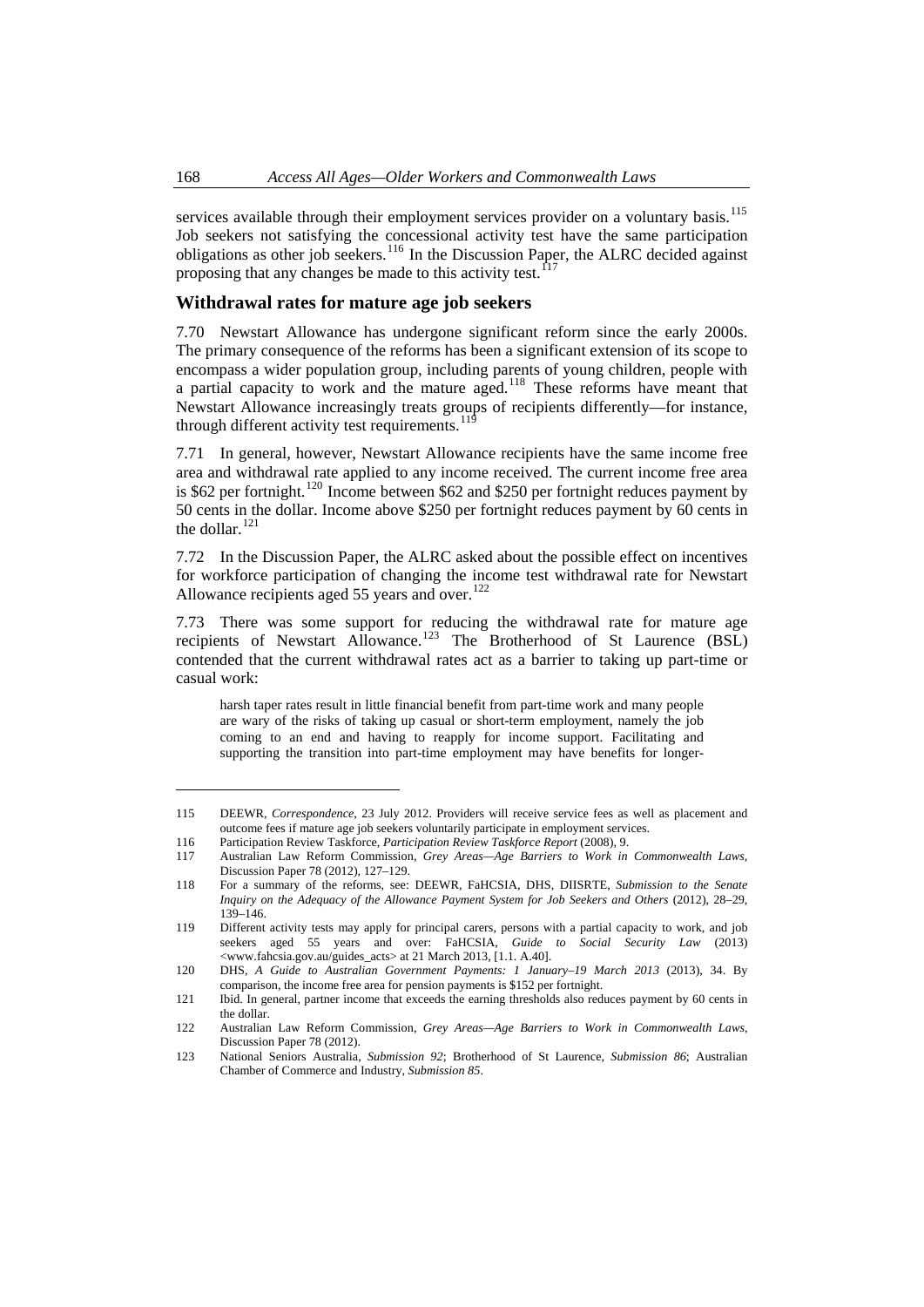| 7. Social Security | 169 |
|--------------------|-----|
|                    |     |

<span id="page-18-0"></span>term and more highly disadvantaged jobseekers in relation to confidence and work experience, and with assistance, may lead to full-time employment.<sup>[124](#page-18-1)</sup>

7.74 However, other stakeholders argued against any change to the income test for mature age job seekers.<sup>[125](#page-18-2)</sup> The Australian Council of Trade Unions (ACTU) did not support any change, on the basis that it could 'lead to an increase in the complexity of the income support system'. The ACTU and NWRN suggested that, rather than making changes for mature age Newstart Allowance recipients alone, the income test for all Newstart Allowance recipients should be considered in a more comprehensive review of the income support system.<sup>[126](#page-18-3)</sup>

7.75 The ALRC has concluded that changes to the withdrawal rate are more appropriately considered in the context of a systemic review of income support payments. As a consequence, it makes no recommendation to change the income test withdrawal rate for mature age Newstart Allowance recipients.

7.76 The ALRC notes the Allowance Payment Inquiry recommendation that the income free area—the amount of income that a person may receive before their Newstart Allowance payment starts to reduce—be increased to six hours work per fortnight at the minimum wage for long-term Newstart Allowance recipients.<sup>[127](#page-18-4)</sup> The Allowance Payment Inquiry made no recommendation to change the withdrawal rate.

7.77 Any increase to the income free area would improve the financial reward from paid work for all long-term Newstart Allowance recipients, including those who are mature age. The ALRC supports further consideration of the Allowance Payment Inquiry's recommendation to this effect.

# **Disability Support Pension**

7.78 Uncertainty about the possible effect of paid work on qualification for Disability Support Pension (DSP) may act as a disincentive to work for recipients of the payment, the majority of whom are mature age. The ALRC recommends that the *Guide to Social Security Law* should be amended to clarify that undertaking paid work for fewer than 30 hours per week will not trigger a review of qualification for DSP.

7.79 DSP recipients are the largest group of working age income support recipients. At June 2011, there were  $818,850$  recipients of DSP.<sup>[128](#page-18-5)</sup> Of these, 67.5% were aged 45 years or over; 65% aged 45–64; and 2.5% aged 65 years and over.<sup>[129](#page-18-6)</sup>

<sup>124</sup> Brotherhood of St Laurence, *Submission 86*.

<span id="page-18-2"></span><span id="page-18-1"></span><sup>125</sup> Australian Industry Group, *Submission 97*; ACTU, *Submission 88*.

<sup>126</sup> National Welfare Rights Network (NWRN), *Submission 99*; ACTU, *Submission 88*.

<span id="page-18-4"></span><span id="page-18-3"></span><sup>127</sup> Senate Education, Employment and Workplace Relations References Committee—Parliament of Australia, *The Adequacy of the Allowance Payment System for Jobseekers and Others, the Appropriateness of the Allowance Payment System as a Support into Work and the Impact of the Changing Nature of the Labour Market* (2012), vii. A 'long term' Newstart Allowance recipient is a person who has been in continuous receipt of payment for 12 months or more: DEEWR, FaHCSIA, DHS, DIISRTE, *Submission to the Senate Inquiry on the Adequacy of the Allowance Payment System for Job Seekers and Others* (2012), 63.

<span id="page-18-5"></span><sup>128</sup> FaHCSIA, *Characteristics of Disability Support Pension Recipients June 2011* (2011), 10.

<span id="page-18-6"></span><sup>129</sup> Ibid.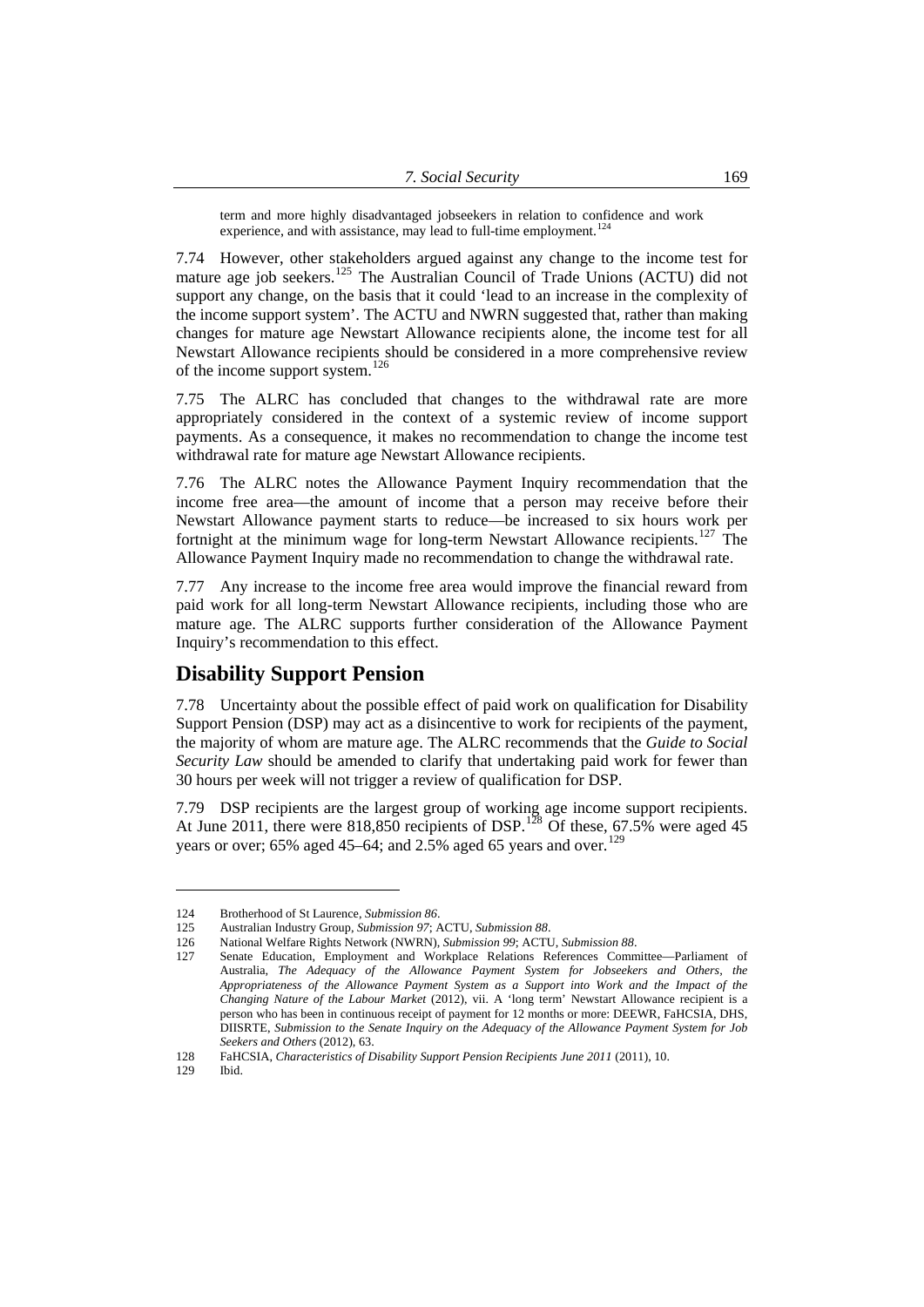# <span id="page-19-0"></span>**Qualification for Disability Support Pension**

7.80 DSP provides income support on the basis of a person being unable to undertake substantial employment because of his or her disability. It is not generally subject to participation obligations. $^{130}$  $^{130}$  $^{130}$ 

7.81 To qualify for DSP a person must generally have a 'continuing inability to work' due to permanent physical, intellectual or psychiatric impairment.<sup>[131](#page-19-2)</sup> The severity of impairment to a person's work functioning is rated by reference to 'Impairment Tables'.[132](#page-19-3) Applicants for the DSP must have an impairment rating of 20 points or more.<sup>[133](#page-19-4)</sup>

7.82 To have a continuing inability to work, new entrants to the DSP must be unable to work at least 15 hours per week independently of a program of support, or be re-skilled for such work, within the next two years.<sup>[134](#page-19-5)</sup> A person whose impairment is not severe<sup>[135](#page-19-6)</sup> must also have participated in a program of support.<sup>[136](#page-19-7)</sup>

7.83 Proportionally few DSP recipients receive employment income. At May 2012, 70,243 recipients (less than  $10\%$ ) had income from employment.<sup>[137](#page-19-8)</sup>

7.84 Since 1 July 2012, all DSP recipients can work for at least 15 hours per week but fewer than 30 hours per week without their qualification for the payment being affected.<sup>[138](#page-19-9)</sup> This is the case notwithstanding that to qualify for DSP a person must be assessed as having a work capacity of fewer than 15 hours a week.<sup>[139](#page-19-10)</sup>

## *Review of qualification for Disability Support Pension*

7.85 The review process for qualification for DSP may act as a disincentive to workforce participation for recipients.

<span id="page-19-1"></span><sup>130</sup> However, from 1 July 2012, DSP recipients under age 35, with a work capacity of at least eight hours per week, are required to attend regular interviews with Centrelink to develop participation plans to help build their capacity to work: *Social Security Act 1991* (Cth) ss 94(1)(da), 94A.

<span id="page-19-2"></span><sup>131</sup> Ibid s 94. A person must also be at least 16 years of age and meet residence requirements.

<span id="page-19-3"></span><sup>132</sup> The Tables and the rules to be complied with in applying them are found in Social Security (Tables for the Assessment of Work-related Impairment for Disability Support Pension) Determination 2011.

<span id="page-19-4"></span><sup>133</sup> *Social Security Act 1991* (Cth) s 94(1)(a), (1)(b).

<span id="page-19-5"></span><sup>134</sup> Ibid s 94(1)(c)(i), (2), (5). Alternatively, the person must be participating in the supported wage system: Social Security Act 1991 (Cth) s 94(1)(c)(ii). Persons whose start date for payment was before 11 May 2005 must have had a continuing inability to work 30 hours or more per week: FaHCSIA, *Guide to Social Security Law* (2013) <www.fahcsia.gov.au/guides\_acts> at 21 March 2013, [3.6.1.10].

<span id="page-19-6"></span><sup>135</sup> A person's impairment is severe if it rates 20 points or more under the Impairment Tables, of which 20 points or more are under a single Impairment Table: *Social Security Act 1991* (Cth) s 94(3B).

<span id="page-19-7"></span><sup>136</sup> Ibid s 94(2)(aa). A person who is assessed as being permanently blind is automatically qualified for a Disability Support Pension, and does not have to demonstrate a continuing inability to work: *Social Security Act 1991* (Cth) s 95; FaHCSIA, *Guide to Social Security Law* (2013) <www.fahcsia.gov.au/guides\_acts> at 21 March 2013, [3.6.2.40].

<span id="page-19-8"></span><sup>137</sup> Senate Community Affairs Committee—Parliament of Australia, *2012–13 Budget Estimates Hearings Families, Housing, Community Services and Indigenous Affairs Portfolio: Answers to Estimates Questions on Notice, Question 354 (FaHCSIA)* (24 July 2012).

<sup>138</sup> *Social Security Act 1991* (Cth) s 96.

<span id="page-19-10"></span><span id="page-19-9"></span><sup>139</sup> FaHCSIA, *Guide to Social Security Law* (2013) <www.fahcsia.gov.au/guides\_acts> at 21 March 2013, [3.6.1.12].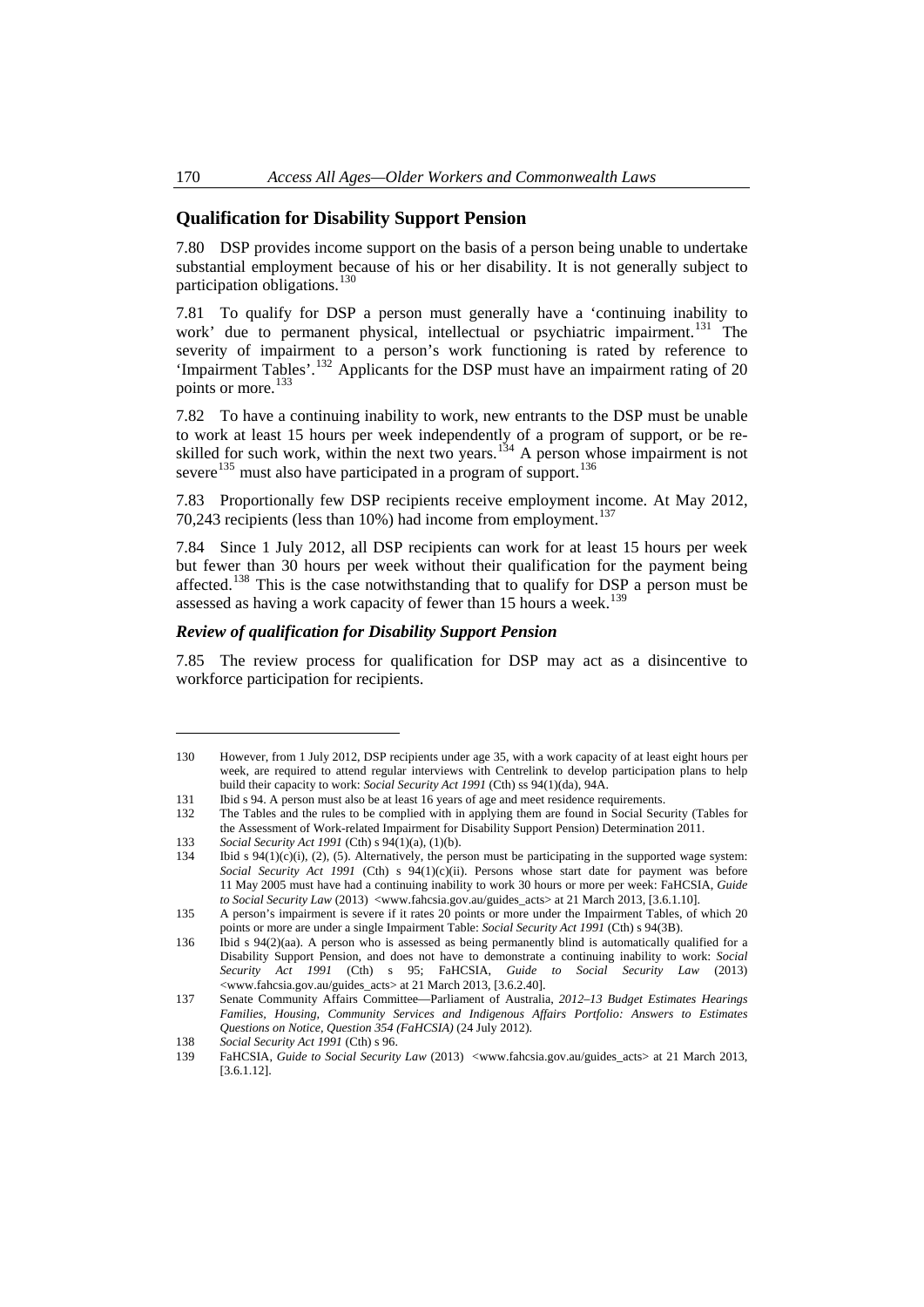7.86 A range of reviews may apply to DSP recipients. A DSP recipient may be subject to a 'Service Update Review', which may assess a person's medical circumstances, income and assets, earnings and other relevant personal circumstances.[140](#page-20-0)

7.87 A person may also be selected for a 'manual medical/work capacity review'. The *Guide to Social Security Law* directs that this review should occur when a Centrelink 'customer service adviser is not convinced that a customer remains qualified for DSP (eg because the customer service adviser discovers that the recipient is working)'.

7.88 Centrelink also conducts 'profiling reviews' of DSP recipients, selectively identifying and reviewing certain recipients.<sup>[142](#page-20-2)</sup> FaHCSIA has stated that its practice is not to make public the parameters used to select a person for a profiling review, but that 'employment predictors by themselves are not enough to select a pensioner'.<sup>[143](#page-20-3)</sup>

7.89 All reviews of qualification for DSP use the Impairment Tables that are currently in force to assess a person's level of impairment.<sup>[144](#page-20-4)</sup> These Tables were reviewed in 2011 and new Tables took effect from 1 January 2012.<sup>[145](#page-20-5)</sup> Analysis carried out for FaHCSIA suggested that 36–45% of persons who qualified for DSP under previous Impairment Tables would not qualify when assessed under the new Tables.<sup>[146](#page-20-6)</sup>

7.90 This has led to concern about the effect of taking up paid work upon the likelihood of being reviewed for qualification for DSP.

7.91 DEEWR, DHS and FaHCSIA submitted that 'there is no evidence that the processes for reviewing ongoing eligibility for Disability Support Pension (DSP) create barriers to mature age participation in the workforce'.<sup>[147](#page-20-7)</sup>

7.92 However, other stakeholders submitted that a lack of information about the review process for qualification for DSP was acting as a disincentive to paid work for recipients.[148](#page-20-8) NWRN strongly endorsed a 'recommendation to encourage the Government to provide greater transparency about the circumstances that can trigger a review'.<sup>[149](#page-20-9)</sup> NWRN reported that

<span id="page-20-0"></span><sup>140</sup> Ibid, [6.2.5.15].

<sup>141</sup> Ibid, [6.2.5.18].

<sup>142</sup> Ibid, [6.5].

<span id="page-20-3"></span><span id="page-20-2"></span><span id="page-20-1"></span><sup>143</sup> Senate Community Affairs Committee—Parliament of Australia, *Social Security and Other Legislation Amendment Bill 2011—Schedule 3 (Disability Support Pension Impairment Tables): Responses to Questions on Notice (FaHCSIA)* (12 September 2011).

<span id="page-20-4"></span><sup>144</sup> FaHCSIA, *Guide to Social Security Law* (2013) <www.fahcsia.gov.au/guides\_acts> at 21 March 2013, [3.6.3].

<span id="page-20-5"></span> $145$  Ibid.

<span id="page-20-6"></span><sup>146</sup> Taylor Fry, *Analysis of the Testing of Draft Impairment Tables* (2011), 1.

<sup>147</sup> DEEWR, DHS and FaHCSIA, *Submission 101*.

<span id="page-20-8"></span><span id="page-20-7"></span><sup>148</sup> National Welfare Rights Network (NWRN), *Submission 99*; National Seniors Australia, *Submission 92*; Brotherhood of St Laurence, *Submission 86*.

<span id="page-20-9"></span><sup>149</sup> National Welfare Rights Network (NWRN), *Submission 99*.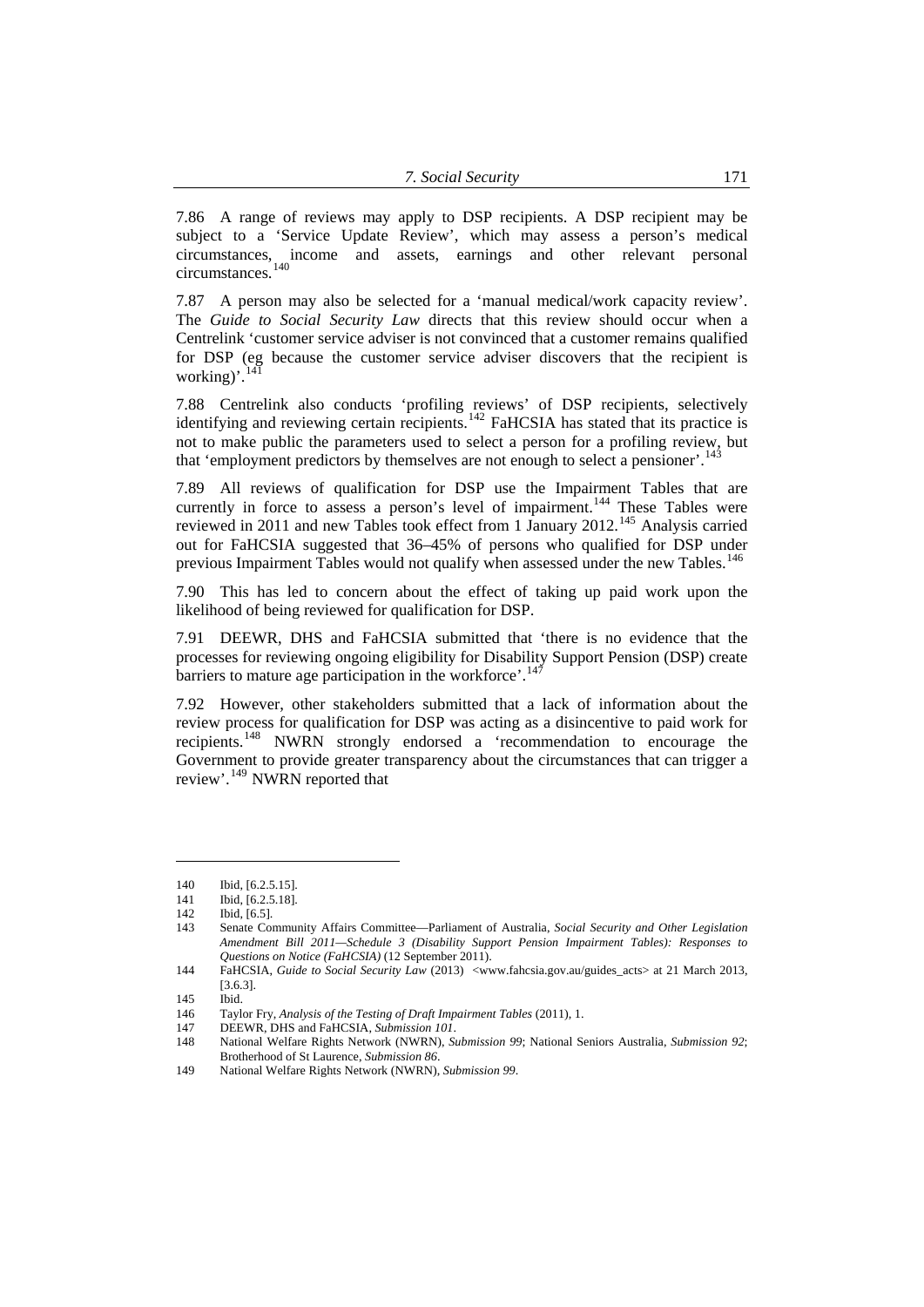<span id="page-21-0"></span>The information and advice lines at our member centres receive consistent and regular feedback from people anxious that any history of work or earnings will potentially trigger a review, at some point in the future.<sup>[150](#page-21-1)</sup>

7.93 BSL agreed that lack of clarity about the review process for DSP qualification may act as a disincentive to mature age participation.

7.94 It is appropriate that there should be some mechanism for review of a person's continued qualification for DSP. However, uncertainty about the circumstances of review may be acting as a disincentive to increased workforce participation for DSP recipients. The ALRC therefore recommends that the *Guide to Social Security Law* be amended to ensure that the parameters for review are consistent with recent amendments to the *Social Security Act* that allow a DSP recipient to work at least 15 hours per week but fewer than 30 hours per week and remain qualified for DSP.<sup>[151](#page-21-2)</sup>

**Recommendation 7–3** The *Guide to Social Security Law* should be amended to provide that undertaking paid work for fewer than 30 hours per week will not trigger a review of qualification for Disability Support Pension.

# **Carer Payment**

7.95 Carer Payment provides income support to people who, because of caring responsibilities, are unable to support themselves through substantial paid employment.<sup>[152](#page-21-3)</sup> This section considers the limitations on participation in education or training, or paid or other productive work, associated with qualification for Carer Payment. The ALRC recommends that the current rules be more flexibly interpreted to better allow carers in receipt of Carer Payment, the majority of whom are of mature age, to combine care with work or study.

#### **Carer Payment and mature age persons**

7.96 There is a correlation between informal care, mature age and gender. The likelihood of a person providing care to someone else increases with age, 'peaking for women between the ages of 55 years and 64 years and for men aged over 75<sup>7</sup>.<sup>[153](#page-21-4)</sup>

7.97 The age profile of Carer Payment recipients reflects this correlation. At December 2011, there were 195,183 Carer Payment recipients. Of these, 69% were aged 45 years and over; 57% were aged 45–64 and 11% were aged 65 years and

<span id="page-21-2"></span><span id="page-21-1"></span><sup>150</sup> Ibid.

<sup>151</sup> *Social Security Act 1991* (Cth) s 96.

<span id="page-21-3"></span><sup>152</sup> FaHCSIA, *Pension Review Report* (2009), 10.

<span id="page-21-4"></span><sup>153</sup> Australian Bureau of Statistics, *Disability, Ageing and Carers: Summary of Findings, Cat No 4430.0* (2003), 49.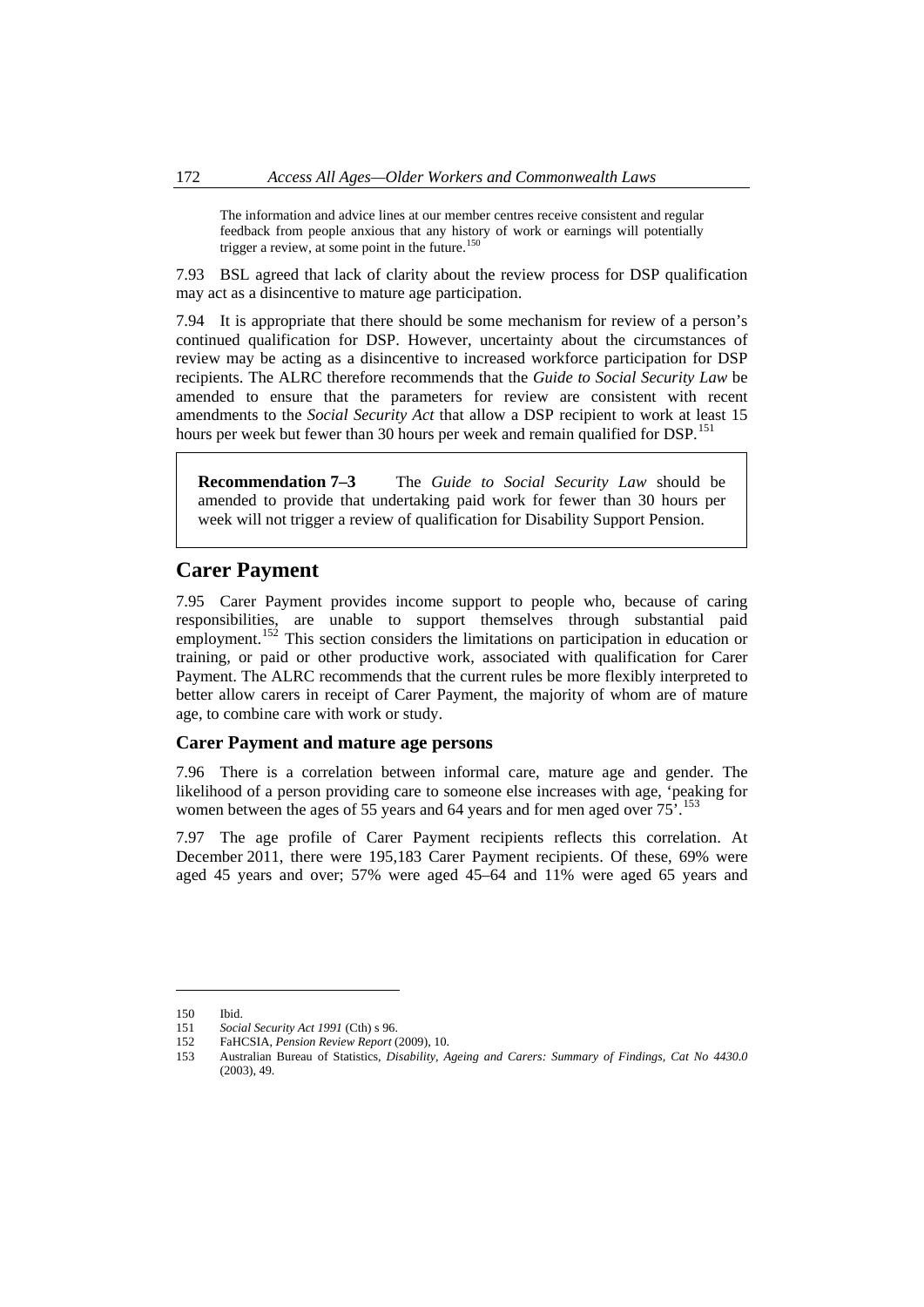<span id="page-22-0"></span>over.<sup>154</sup> Carer Payment recipients were predominantly women—69% of total recipients at December  $2011$ .<sup>155</sup>

7.98 The main policy intent of Carer Payment is to provide income support to carers who cannot participate substantially in paid work. However, Professor Michael Bittman, Dr Trish Hill and Ms Cathy Thomson have noted that Carer Payment also fits within a broader policy setting that aims to support the private provision of care, through self-care and informal care in the home.<sup>[156](#page-22-1)</sup> This is a form of care that is likely to increase with the ageing of the population.

7.99 Bittman, Hill and Thomson's longitudinal study has shown that working age carers experience difficulties in combining paid work and care. Carers are more likely than non-carers to reduce their hours of work or exit from the labour force and to earn lower levels of income.<sup>[157](#page-22-2)</sup> Thus, the 'privatisation of care' objective stands in tension with the goal of promoting workforce participation, given the difficulty of combining paid work and care.<sup>[158](#page-22-3)</sup> The question of how to enable Carer Payment recipients to establish or maintain an attachment to the paid workforce falls squarely within these policy tensions.

#### **Qualification for Carer Payment**

7.100 To qualify for Carer Payment, a person must, among other things, be providing 'constant care' to a care receiver in the care receiver's home.[159](#page-22-4) Constant care is not defined in the *Social Security Act*. However, the *Guide to Social Security Law* states that it amounts to care for a significant period each day of at least the equivalent of a normal working day.<sup>[160](#page-22-5)</sup>

7.101 In specific circumstances Carer Payment recipients are permitted to cease caring temporarily and remain qualified for Carer Payment. A Carer Payment recipient may cease caring for not more than 25 hours per week (including travel time) to undertake training, education, unpaid voluntary work or paid employment.<sup>[161](#page-22-6)</sup> This is often referred to as the '25-hour rule'.

<sup>154</sup> Senate Standing Committee on Education Employment and Workplace Relations, *Additional Budget Estimates 2011–2012: Answers to Questions on Notice, Question No EW1043\_12 (DEEWR)* (30 April 2012).

<sup>155</sup> Ibid.

<span id="page-22-1"></span><sup>156</sup> M Bittman, T Hill and C Thomson, 'The Impact of Caring on Informal Carers' Employment, Income and Earnings: a Longitudinal Approach' (2007) 42(2) *The Australian Journal of Social Issues* 255, 256.

<span id="page-22-2"></span><sup>157</sup> Ibid, 261.

<sup>158</sup> Ibid, 256.<br>159 Social Se

<span id="page-22-4"></span><span id="page-22-3"></span><sup>159</sup> *Social Security Act 1991* (Cth) ss 197B–197K, 198; FaHCSIA, *Guide to Social Security Law* (2013) <www.fahcsia.gov.au/guides\_acts> at 21 March 2013, [3.6.4.10].

<span id="page-22-5"></span><sup>160</sup> FaHCSIA, *Guide to Social Security Law* (2013) <www.fahcsia.gov.au/guides\_acts> at 21 March 2013, [1.1. C.310]. See also *Milne and Secretary, Department of Families, Housing, Community Services and Indigenous Affairs* [2008] AATA 689, [7]; *Callaghan and Secretary, Department of Families, Housing, Community Services and Indigenous Affairs* [2010] AATA 506, [26]; *Yanz and Secretary, Department of Families, Housing, Community Services and Indigenous Affairs* [2012] AATA 410; *Del Vecchio and Secretary, Department of Families, Community Services and Indigenous Affairs* [2007] AATA 1145.

<span id="page-22-6"></span><sup>161</sup> *Social Security Act 1991* (Cth) s 198AC(4); FaHCSIA, *Guide to Social Security Law* (2013) <www.fahcsia.gov.au/guides\_acts> at 21 March 2013, [3.6.4.70]. A person may also temporarily cease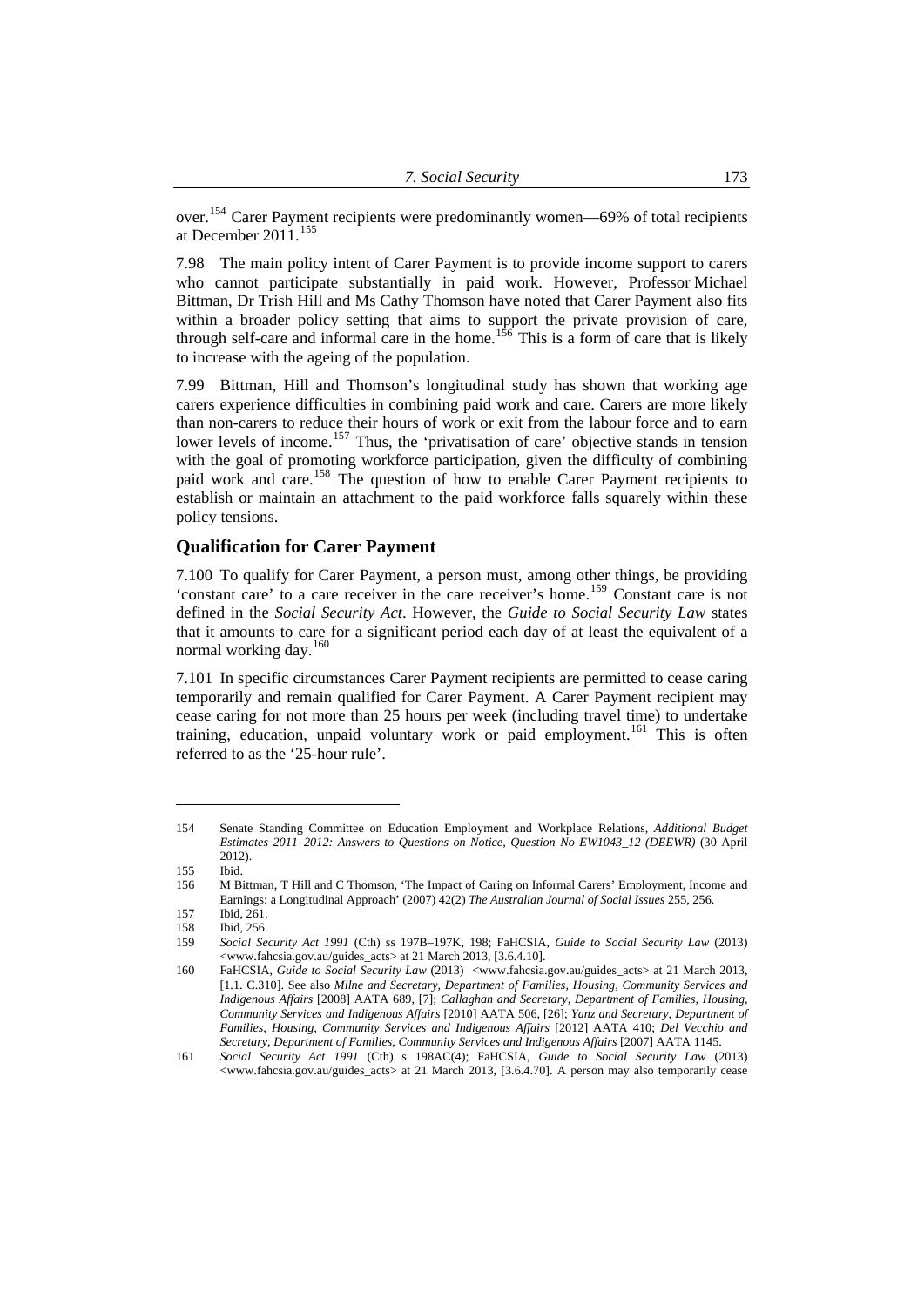7.102 DEEWR, DHS and FaHCSIA submitted that the 25-hour rule provided 'a reasonable amount of time to work, study or train and still meet the constant care requirement'.[162](#page-23-0) By contrast, a number of other stakeholders considered that the  $25$ -hour rule acted as a barrier to mature age workforce participation.<sup>[163](#page-23-1)</sup> COTA argued that 'the 25-hour rule is too restrictive and … it severely limits carers' opportunities to participate in the workforce  $\ldots$  or prepare themselves to do so in the future'.<sup>[164](#page-23-2)</sup>

7.103 Carers Australia has stated that the current income support structure is limited in its ability to support transitions between caring and employment. It argued that 'without strong supports for these transitions, caring will be viewed as carrying too many financial, social and health risks for many to take on such a role'.<sup>[165](#page-23-3)</sup>

7.104 A number of commentators have highlighted the difficulties faced by carers in re-entering the workforce when caring responsibilities cease.<sup>[166](#page-23-4)</sup> For example, research published by the Australian Institute of Family Studies has noted that:

many carers, particularly those of working age, will not remain carers all their life. Caring status can change for a number of reasons, including the death of the person being cared for, the requirement for institutional care, partial or full recovery of the person requiring care, and a change of primary carer. There is strong evidence that long periods out of the labour force can make it difficult to re-enter the labour market.<sup>[167](#page-23-5)</sup>

7.105 This was echoed in submissions to this Inquiry.<sup>[168](#page-23-6)</sup> For example, OWN submitted that 'informal carers returning to work are concerned their qualifications and skills are out of date and they may have lost confidence in their abilities and report being told they are too old'.<sup>[169](#page-23-7)</sup>

7.106 The rules restricting participation in paid or unpaid work or study, while still in receipt of Carer Payment, may act as barriers to work for mature age carers. The *Guide to Social Security Law* states that qualification for Carer Payment should be reviewed if a person ceases to care for more than 25 hours per week to participate in training,

 caring in certain other circumstances, including for up to 63 whole days per year: *Social Security Act 1991* (Cth) s 198AC; FaHCSIA, *Guide to Social Security Law* (2013) <www.fahcsia.gov.au/guides\_acts> at 21 March 2013, [3.6.4.40].

<span id="page-23-0"></span>162 DEEWR, DHS and FaHCSIA, *Submission 101*.

<span id="page-23-1"></span><sup>163</sup> Brotherhood of St Laurence, *Submission 54*; COTA, *Submission 51*; National Welfare Rights Network, *Submission 50*; ACTU, *Submission 38*.

<span id="page-23-2"></span><sup>164</sup> COTA, *Submission 51*.

<sup>165</sup> Carers Australia, *Submission to the Pension Review* (2008), 21.

<span id="page-23-4"></span><span id="page-23-3"></span><sup>166</sup> For example, M Bittman, T Hill and C Thomson, 'The Impact of Caring on Informal Carers' Employment, Income and Earnings: a Longitudinal Approach' (2007) 42(2) *The Australian Journal of Social Issues* 255; B Cass, 'Care Giving and Employment: Policy Recognition of Care and Pathways to Labour Force Return' (2006) 32(3) *Australian Bulletin of Labour* 240.

<span id="page-23-5"></span><sup>167</sup> B Edwards, D Higgins, M Gray, N Zmijewski, and M Kingston, *The Nature and Impact of Caring For Family Members with a Disability in Australia* (2008), Australian Institute of Family Studies Research Report 16, 108.

<span id="page-23-6"></span><sup>168</sup> COTA, *Submission 51*; National Welfare Rights Network, *Submission 50*; Older Women's Network NSW Inc, *Submission 26*.

<span id="page-23-7"></span><sup>169</sup> Older Women's Network NSW Inc, *Submission 26*. NWRN similarly noted the significant disadvantage in the labour market faced by carers after caring responsibilities cease: National Welfare Rights Network, *Submission 50*.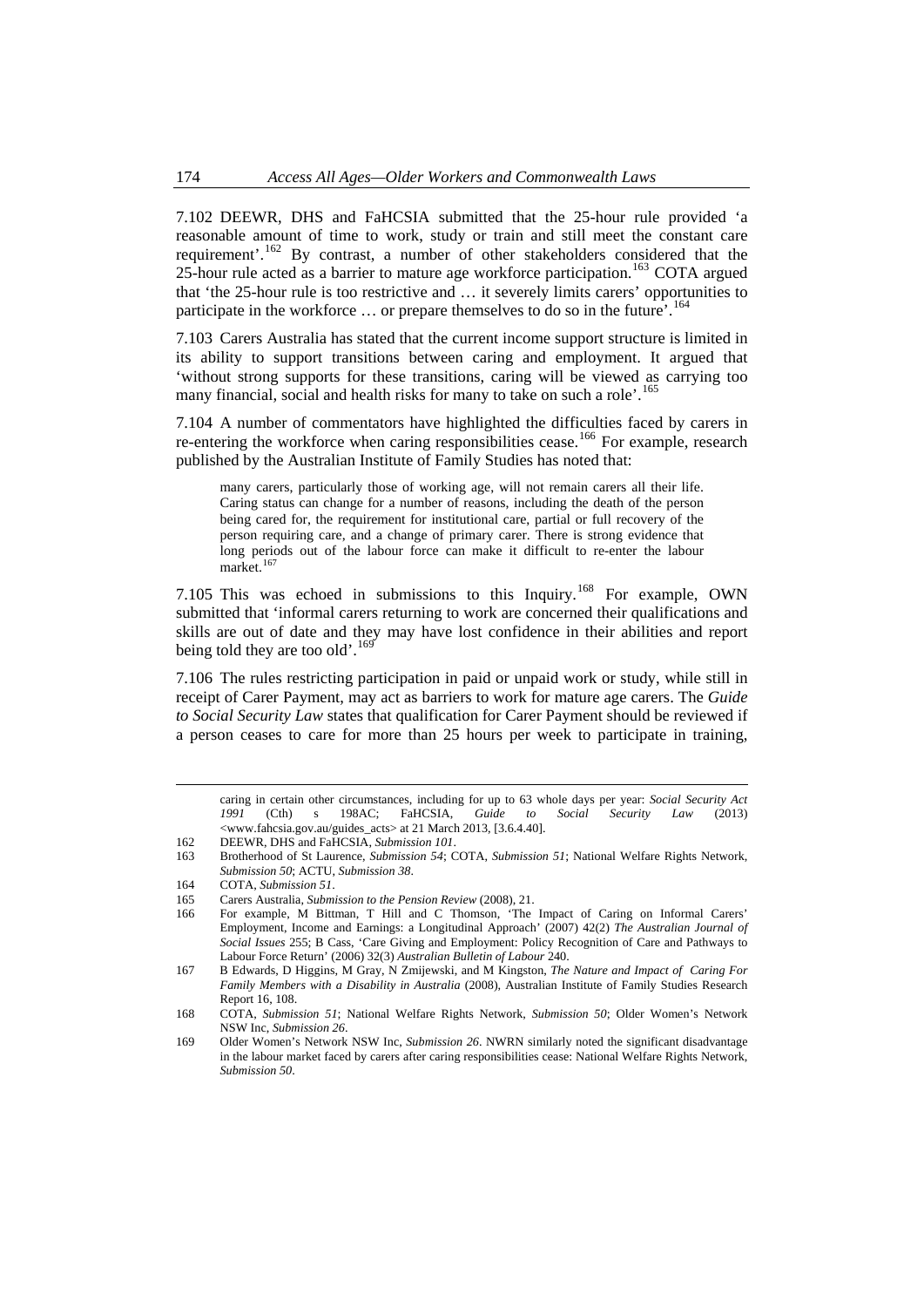education, employment or voluntary work, as the person may no longer satisfy the constant care criteria.<sup>170</sup>

7.107 In the Discussion Paper, the ALRC proposed that the *Guide to Social Security Law* be amended to indicate that the current  $25$ -hour rule be more flexibly applied.<sup>[171](#page-24-0)</sup> Most stakeholders supported this proposal.<sup>[172](#page-24-1)</sup> While supporting this proposal, BSL was concerned to emphasise that the care provided by Carer Payment recipients should be acknowledged as productive work in its own right. $173$  BSL also asserted that Carer Payment recipients should not be obliged to engage in paid employment.<sup>[174](#page-24-3)</sup>

7.108 There are a number of instances in which participation in paid or voluntary work, education or training that exceeds 25 hours per week may be compatible with the constant care requirement. For example, Carers Australia noted that

changes in the use of technology, particularly the widespread use of internet capacities open up a wide range of opportunities for carers to combine employment, training volunteer work or educational pursuits from home with their ongoing caring responsibilities.<sup>[175](#page-24-4)</sup>

7.109 The *Guide to Social Security Law* currently recognises one example where paid work, voluntary work, education or training undertaken in the home may be compatible with a care recipient's need for constant care.<sup>[176](#page-24-5)</sup> There is scope for further examples to be included in the *Guide to Social Security Law* to illustrate how care may be combined with home-based work or study. Such examples could include online education or training, or teleworking.<sup>[177](#page-24-6)</sup>

7.110 The ALRC considers that making it easier to retain an attachment to the paid workforce, to volunteer, or to obtain or update skills through training or education will

<sup>170</sup> FaHCSIA, *Guide to Social Security Law* (2013) <www.fahcsia.gov.au/guides\_acts> at 21 March 2013, [3.6.4.70]. Working Credit provides some flexibility when a person takes up paid work. If a person takes up paid work for more than 25 hours per week that causes them to fail the constant care criterion, they are treated as qualified for the period it takes to run down their working credit balance. However, Working Credit will not apply where a person increases time spent in education, training or voluntary work.

<span id="page-24-0"></span><sup>171</sup> Australian Law Reform Commission, *Grey Areas—Age Barriers to Work in Commonwealth Laws*, Discussion Paper 78 (2012), Proposal 5–3.

<span id="page-24-1"></span><sup>172</sup> National Welfare Rights Network (NWRN), *Submission 99*; National Seniors Australia, *Submission 92*; ACTU, *Submission 88*; Brotherhood of St Laurence, *Submission 86*; Australian Chamber of Commerce and Industry, *Submission 85*; Carers Australia, *Submission 81*; Federation of Ethnic Communities' Council of Australia (FECCA), *Submission 80*; Australian Federation of Disability Organisations, *Submission 78*. Australian Industry Group supported Proposal 5–4: Australian Industry Group, *Submission 97*.

<sup>173</sup> Brotherhood of St Laurence, *Submission 86*. See Chapter 2 for further discussion of unpaid care work.

<span id="page-24-3"></span><span id="page-24-2"></span><sup>174</sup> Ibid.

<sup>175</sup> Carers Australia, *Submission 81*.

<span id="page-24-5"></span><span id="page-24-4"></span><sup>176</sup> Australian Law Reform Commission, *Grey Areas—Age Barriers to Work in Commonwealth Laws*, Discussion Paper 78 (2012), Proposal 5–4. The Guide currently provides one such example. The example is: 'Jane cares for her aunt in her aunt's home. Jane uses a room in her aunt's house to make craft items that she sells through mail orders. Jane only attends to her business when she is not providing care for her aunt and can stop doing craftwork or packing orders at any time that her aunt needs her': FaHCSIA, *Guide to Social Security Law* (2013) <www.fahcsia.gov.au/guides\_acts> at 21 March 2013, [3.6.4.70].

<span id="page-24-6"></span><sup>177</sup> Colmar Brunton Research and Deloitte Access Economics, *NBN Enabled Telework: The Economic and Social Impact on Labour Force Participation* (2012), prepared for the Department of Broadband, Communications and the Digital Economy.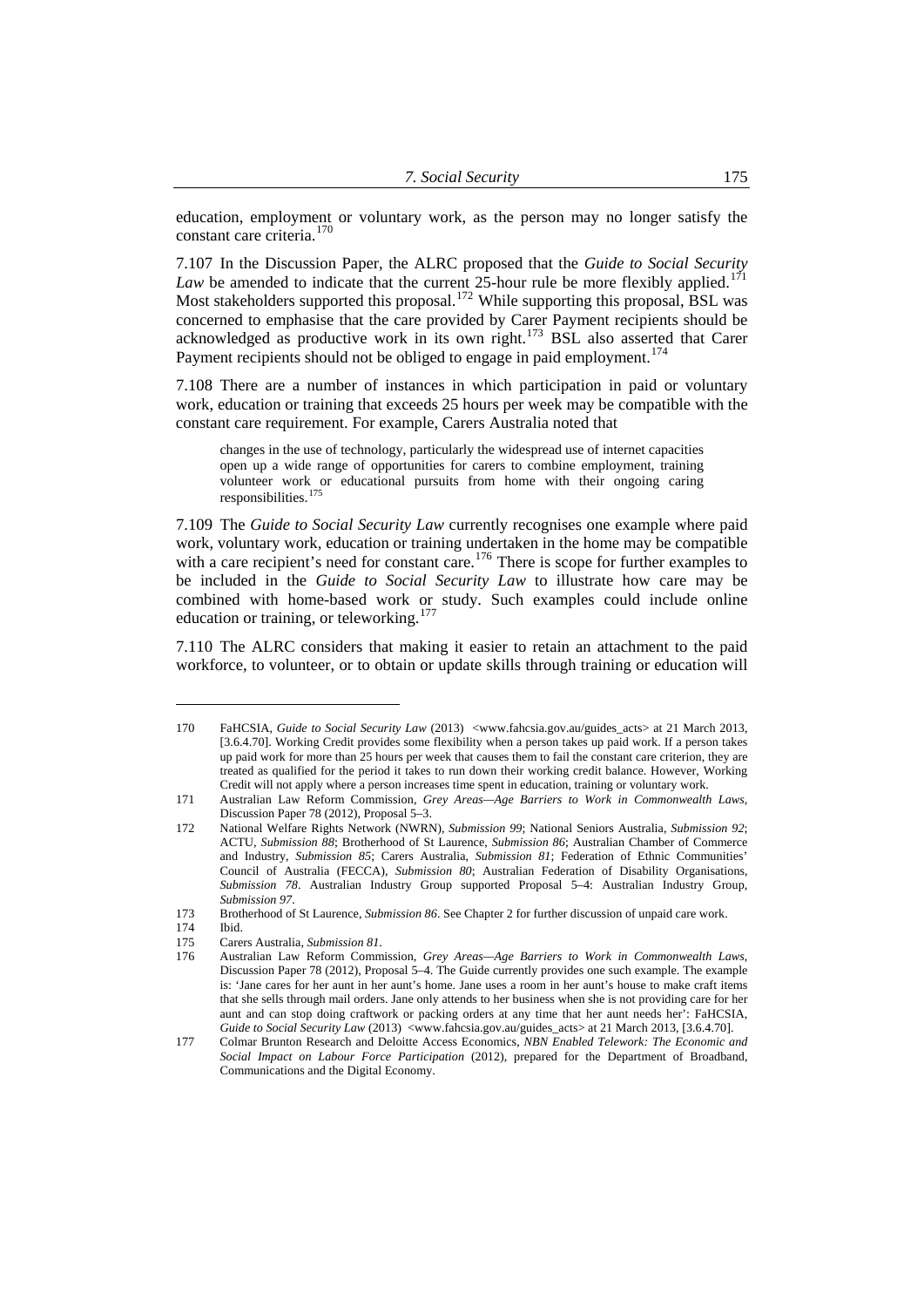<span id="page-25-0"></span>benefit Carer Payment recipients. It may assist recipients to combine work and care, or in equipping them to engage in paid work after they cease caring. To facilitate this, the ALRC recommends that the Guide be amended to reflect a more flexible application of the 25-hour rule, and to provide further examples of combining care with work or study.

**Recommendation 7–4** The *Guide to Social Security Law* should provide that a temporary cessation of constant care due to participation in paid employment, unpaid voluntary work, education or training that exceeds 25 hours per week:

- (a) does not result in automatic cancellation of Carer Payment; and
- (b) may, in some circumstances, be compatible with the constant care requirement for qualification for Carer Payment.

# **Age-based pension payments**

7.111 There are two age-based pension payments: the Age Pension and the Veterans' Age Service Pension.[178](#page-25-1) This section considers the treatment of employment income in means testing for these payments. The ALRC recommends that the Work Bonus amount—an amount of employment income that is disregarded in calculating the rate of payment for Age Pension and Veterans' Age Service Pension—be indexed in order to maintain its value as a workforce incentive.

7.112 The qualifying age for Age Service Pension is not scheduled to increase in line with forthcoming changes that will increase Age Pension age to 67. The Tax Review proposed that the current five-year difference between qualifying age for Age Pension and Age Service Pension be retained with any increase to Age Pension age.

## **Age Pension and employment income**

7.113 As well as its place in the social security system, the Age Pension forms one pillar of Australia's three-pillar retirement income system, alongside compulsory saving through the superannuation guarantee and voluntary superannuation saving.<sup>[180](#page-25-3)</sup> The Age Pension acts as a 'safety net' payment—ensuring that people over Age

<span id="page-25-1"></span><sup>178</sup> The current qualifying age for the Age Pension is 65 years for men and 64.5 years for women: *Social Security Act 1991* (Cth) s 23(5A), (5C). From 1 July 2013 the qualifying age for women will be 65 years: *Social Security Act 1991* (Cth) s 23(5D). Age Pension age for both men and women will rise incrementally from 65 to 67 between 1 July 2017 and 1 July 2023: *Social Security Act 1991* (Cth) s 23(5A), (5D). Veterans' Age Service Pension is available to veterans of the Australian Defence Force who have rendered qualifying service: *Veterans' Entitlements Act 1986* (Cth) s 36. It is currently available to male veterans who are aged 60 years and over and to female veterans who are aged 55 years and over: *Veterans' Entitlements Act 1986* (Cth) ss 5QA, 5QB. The Veterans' Age Service Pension is paid at the same rate as the Age Pension and is subject to the same income and assets tests.

<span id="page-25-2"></span><sup>179</sup> The Treasury, *Australia's Future Tax System: The Retirement Income System—Report on Strategic Issues*  $(2009)$ , 3.

<span id="page-25-3"></span><sup>180</sup> Ibid, 8.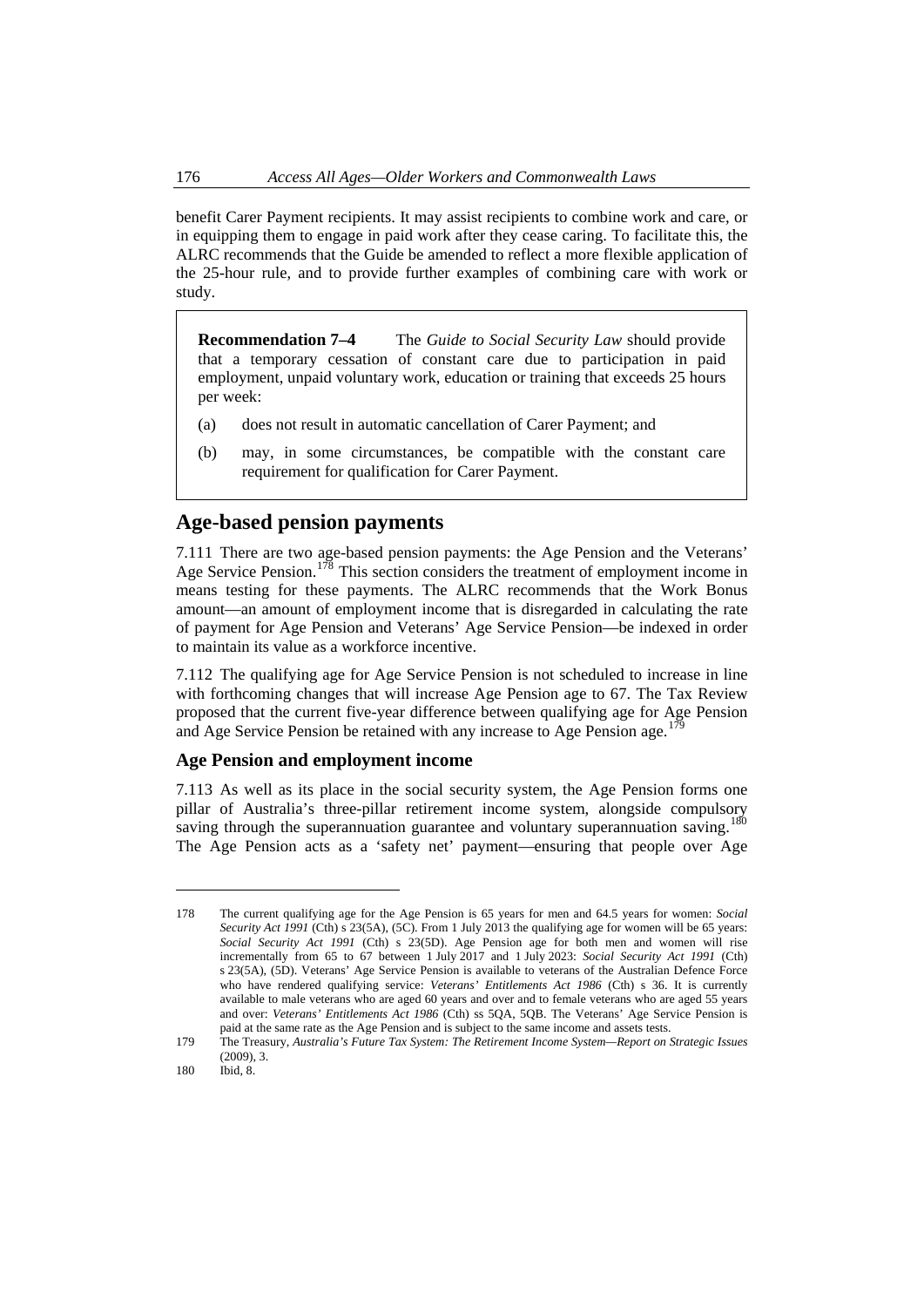Pension age have access to an income that provides a reasonable minimum standard of living.<sup>181</sup>

7.114 A high proportion—68.3%—of persons over Age Pension age were in receipt of the Age Pension at March 2012.<sup>[182](#page-26-0)</sup> Of these, 40.9% were in receipt of the full rate of Age Pension.<sup>[183](#page-26-1)</sup>

7.115 There is no requirement for Age Pension recipients to engage in paid work as a condition of receiving payment. However, a number of elements in the design of the Age Pension allow continued workforce participation after reaching Age Pension age. These include the design of the means test and Work Bonus.<sup>[184](#page-26-2)</sup>

7.116 If a person continues to work after reaching Age Pension age, employment income will be assessed as part of the income test in determining eligibility to receive the Age Pension. Each dollar of assessable income over the free area amount reduces the level of payment by 50 cents in the dollar.<sup>[185](#page-26-3)</sup> At March 2012, 3.9% of Age Pension recipients had earnings from employment.[186](#page-26-4)

#### *Work Bonus*

7.117 Work Bonus reduces the amount of employment income that is assessable in the Age Pension income test in an instalment period. Work Bonus allows a person to earn up to \$250 per fortnight, without it being assessed as income under the pension income test.[187](#page-26-5) Any unused amount of the fortnightly \$250 Work Bonus accumulates in an 'Employment Income Concession Bank', up to a maximum amount of \$6,500.<sup>[188](#page-26-6)</sup> Credit in this income bank can then be carried forward and be used to offset employment income that would otherwise be assessable under the pension income test.<sup>[189](#page-26-7)</sup> Work Bonus is also available to Veterans' Age Service Pension recipients.<sup>[190](#page-26-8)</sup>

7.118 DEEWR, DHS and FaHCSIA reported that early indicators show that Work Bonus is having a positive impact on workforce participation and on the amount of employment income earned by Age Pension recipients:

Since the new Work Bonus was introduced, the number of pensioners of Age Pension age with employment income in the previous 12 months grew by around 15.25 per cent from 118,000 (July 2011) to over 136,000 (July 2012). During that same period

<sup>181</sup> Ibid, 10.

<span id="page-26-0"></span><sup>182</sup> Senate Community Affairs Committee—Parliament of Australia, *2012-13 Budget Estimates Hearings Families, Housing, Community Services and Indigenous Affairs Portfolio: Response to Questions on Notice Question 76 (FaHCSIA)* (28 May 2012).

<sup>183</sup> Ibid.

<span id="page-26-2"></span><span id="page-26-1"></span><sup>184</sup> The same means tests apply to the Veterans' Age Service Pension. Work Bonus is also available to Veterans' Age Service Pension recipients.

<span id="page-26-3"></span><sup>185</sup> The current income free area for Age Pension is \$152. DHS, *A Guide to Australian Government Payments: 1 January–19 March 2013* (2013), 32.

<sup>186</sup> FaHCSIA, *Correspondence*, 6 July 2012.

<span id="page-26-5"></span><span id="page-26-4"></span><sup>187</sup> *Social Security Act 1991* (Cth) s 1073AA; FaHCSIA, *Guide to Social Security Law* (2013) <www.fahcsia.gov.au/guides\_acts> at 21 March 2013, [3.1.14.10], [3.1.14.30].

<sup>188</sup> *Social Security Act 1991* (Cth) s 1073AB.

<span id="page-26-7"></span><span id="page-26-6"></span><sup>189</sup> Ibid s 1073AA; FaHCSIA, *Guide to Social Security Law* (2013) <www.fahcsia.gov.au/guides\_acts> at 21 March 2013, [3.1.14.30].

<span id="page-26-8"></span><sup>190</sup> *Veterans' Entitlements Act 1986* (Cth) ss 46AA, 46AC.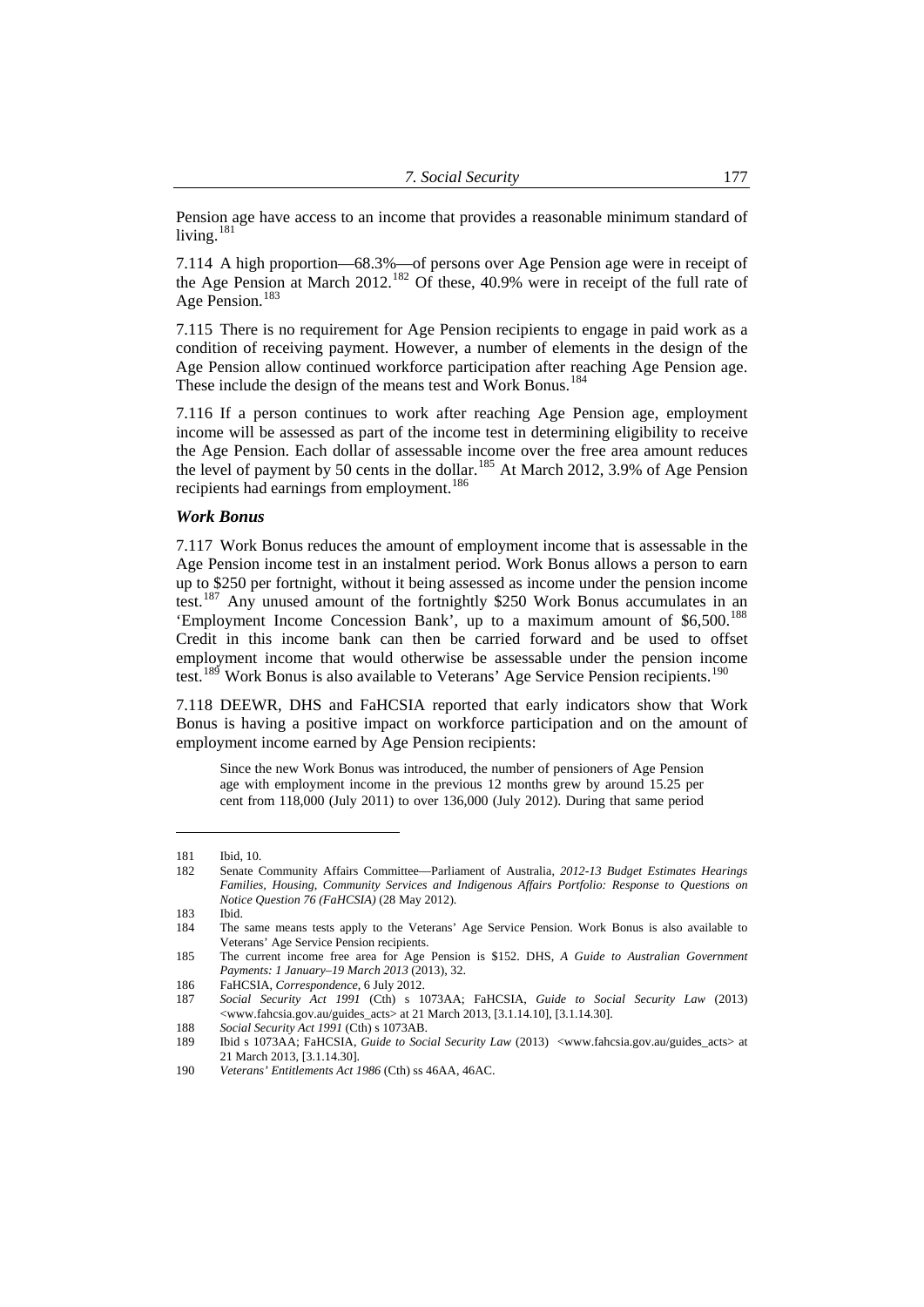<span id="page-27-0"></span>the average gross employment income of pensioners with employment income grew by more than 5 per cent from \$16,694 to \$17,498.<sup>[191](#page-27-1)</sup>

7.119 In the Discussion Paper, the ALRC proposed indexing the Work Bonus amount.<sup>[192](#page-27-2)</sup> Most stakeholders supported this proposal.<sup>[193](#page-27-3)</sup> As the Pension Review noted, the indexing of pensions is critical to maintaining the standard of living of pension recipients.<sup>[194](#page-27-4)</sup> The ALRC considers that it is similarly important to index the Work Bonus amount to maintain over time the incentive for Age Pension recipients to maintain an attachment to the workforce.<sup>[195](#page-27-5)</sup> The ALRC therefore recommends that the Work Bonus amount be automatically indexed.

**Recommendation 7–5** The objective of Work Bonus is to provide an incentive for recipients of Age Pension and Veterans' Age Service Pension to continue in paid employment. To ensure that Work Bonus continues to achieve its objective, the following amounts should be indexed:

- (a) the income concession amount under s 1073AA of the *Social Security Act 1991* (Cth) and s 46AA of the *Veterans' Entitlements Act 1986* (Cth); and
- (b) the maximum unused concession balance under s 1073AB of the *Social Security Act 1991* (Cth) and s 46AC of the *Veterans' Entitlements Act 1986* (Cth).

## **Pensioner Education Supplement**

7.120 Pensioner Education Supplement (PES) is a payment available to most pension recipients (and certain other income support recipients) undertaking qualifying study.<sup>[196](#page-27-6)</sup> There is no maximum age limit for  $PES$ .<sup>[197](#page-27-7)</sup> However, it is not available to

<span id="page-27-2"></span><span id="page-27-1"></span><sup>191</sup> DEEWR, DHS and FaHCSIA, *Submission 101*.<br>192 Australian Law Reform Commission. *Grev* 

<sup>192</sup> Australian Law Reform Commission, *Grey Areas—Age Barriers to Work in Commonwealth Laws*, Discussion Paper 78 (2012), Proposal 5–5.

<span id="page-27-3"></span><sup>193</sup> National Welfare Rights Network (NWRN), *Submission 99*; National Seniors Australia, *Submission 92*; ACTU, *Submission 88*; Australian Chamber of Commerce and Industry, *Submission 85*; Federation of Ethnic Communities' Council of Australia (FECCA), *Submission 80*.

<span id="page-27-4"></span><sup>194</sup> FaHCSIA, *Pension Review Report* (2009), 70. The maximum basic rate of the Age Pension is indexed on 20 March and 20 September each year: FaHCSIA, *Guide to Social Security Law* (2013) <www.fahcsia.gov.au/guides\_acts> at 21 March 2013, [5.1.8.50].

<span id="page-27-5"></span><sup>195</sup> Indexation of the Student Income bank amount for Austudy and ABSTUDY commenced on 1 July 2012: *Social Security and Other Legislation Amendment (Income Support for Students) Act 2010* (Cth) sch 1, pt 2, div 4.

<span id="page-27-6"></span><sup>196</sup> *Social Security Act 1991* (Cth) s 1061PA; FaHCSIA, *Guide to Social Security Law* (2013) <www.fahcsia.gov.au/guides\_acts> at 21 March 2013, [3.8.3.10], [3.8.3.20]. To qualify for PES, a person must be receiving a payment that attracts PES, be at least 16 years of age and be undertaking qualifying study. For the purposes of PES, approved courses of education or study include secondary courses, tertiary courses including pre-vocational, diplomas, graduate certificates and Masters courses: *Social Security Act 1991* (Cth) ss 1061PB(1), 1061PC; *Student Assistance Act 1973* (Cth) s 5D. *Student Assistance (Education Institutions and Courses) Determination (No 2) 2009* (Cth); *Student Assistance (Education Institutions and Courses) Amendment Determination (No 2) 2011* (Cth).

<span id="page-27-7"></span><sup>197</sup> *Social Security Act 1991* (Cth) s 1061PK; FaHCSIA, *Guide to Social Security Law* (2013) <www.fahcsia.gov.au/guides\_acts> at 21 March 2013, [3.8.3.10].